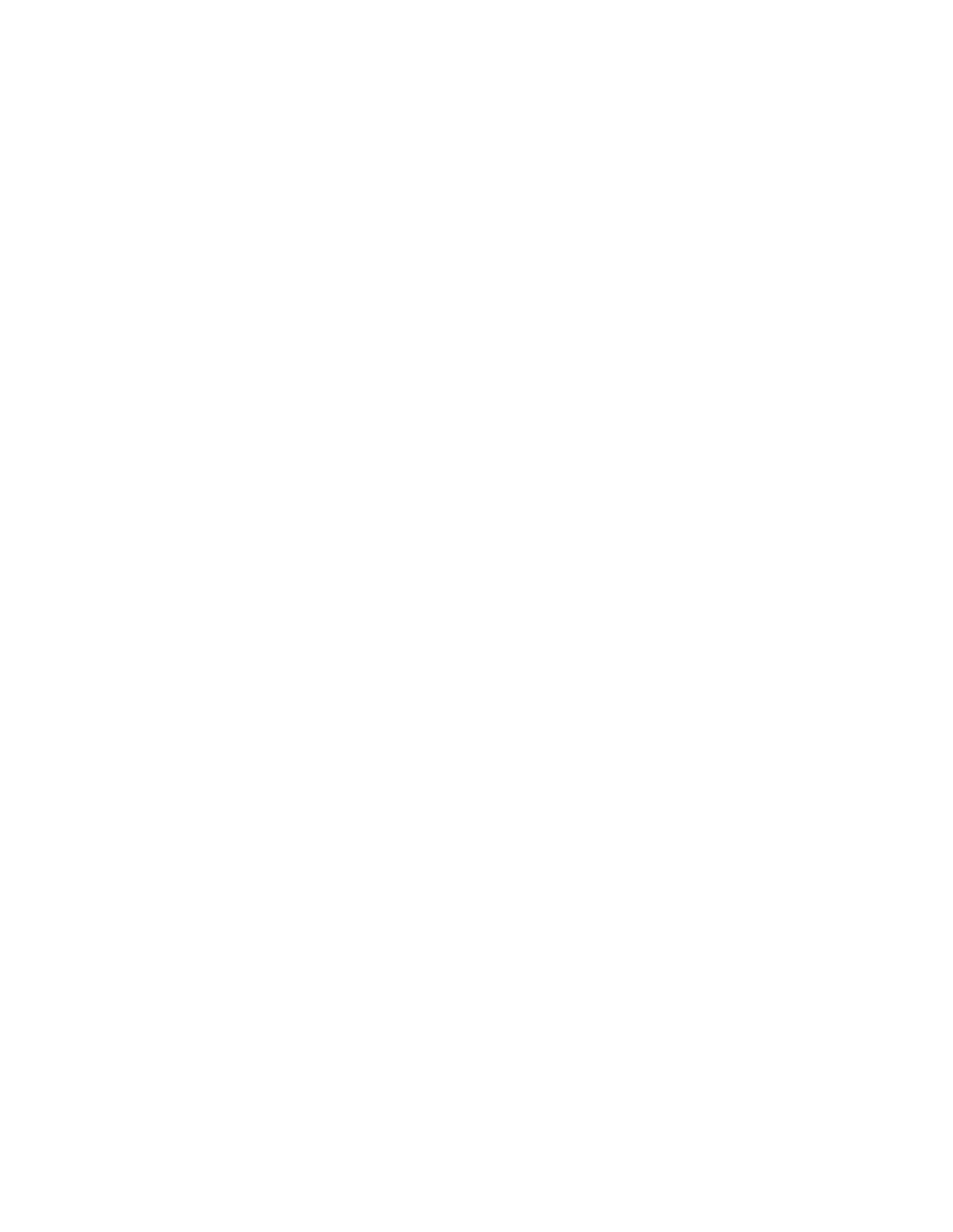### Table of

# Contents

| Welcome to       | Ayre $\ldots \ldots \ldots \ldots \ldots \ldots \ldots \ldots \ldots 2$ |
|------------------|-------------------------------------------------------------------------|
| Connections and  |                                                                         |
| Setup and        |                                                                         |
| Controls and     |                                                                         |
| Optimization and | Customization. 17                                                       |
| Numbers and      | Specifications 28                                                       |
| In Case of       |                                                                         |
| Statement of     |                                                                         |
| A Place for      |                                                                         |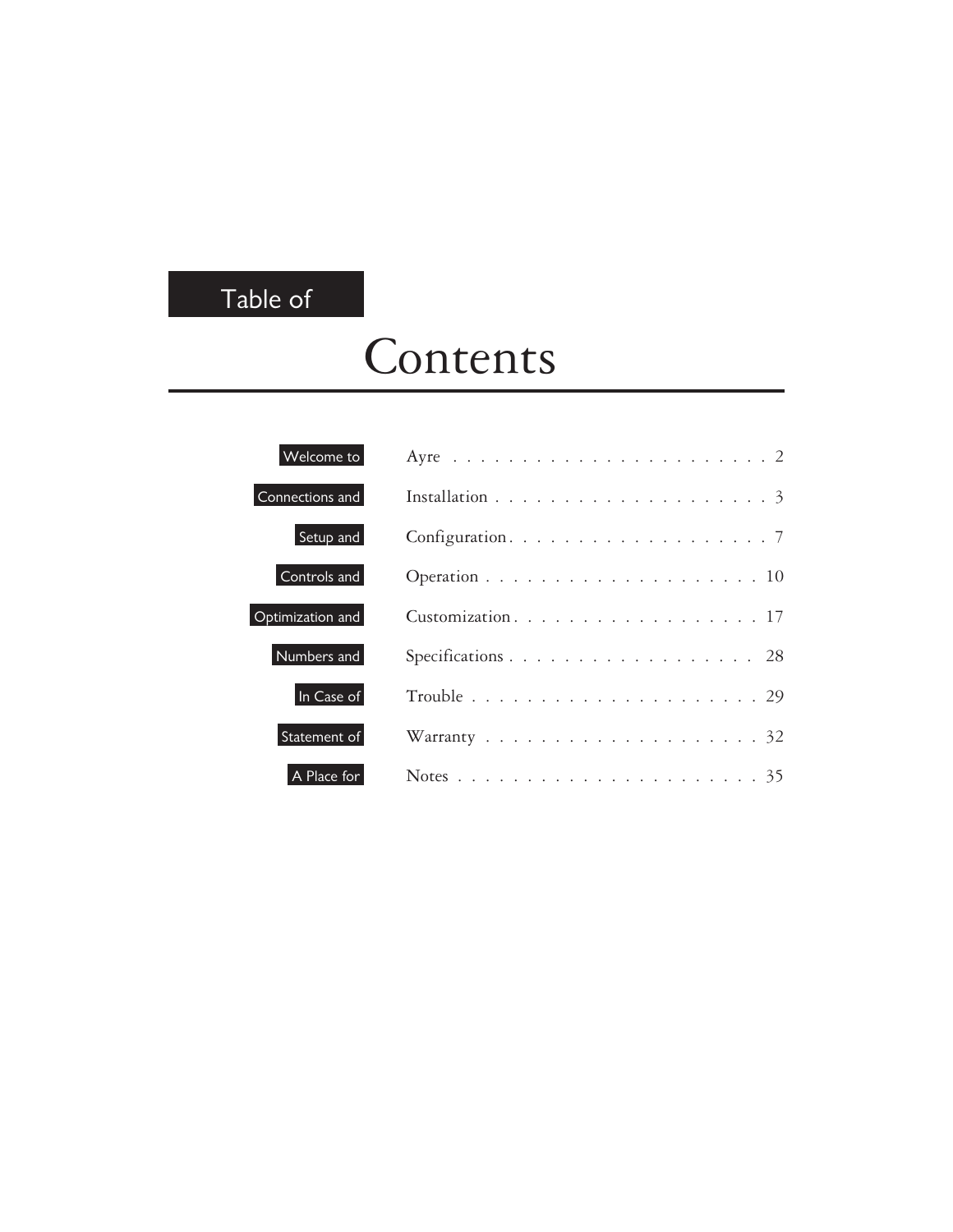#### Welcome to

## Ayre

*To our North American customers, please be sure to mail your warranty registration card and photocopy of your original sales receipt within 30 days in order to extend the warranty to five years.*

Your Ayre AX-5 offers a significant advance in the musical performance of high-fidelity equipment. The warmth and immediacy of a live performance are apparent from the first listening. The combination of superb resolution and a natural, relaxed quality will draw you into the music, time and time again.

This level of performance has been implemented using the highest level of workmanship and materials. You can be assured that the Ayre AX-5 will provide you a lifetime of musical enjoyment.

#### Quick Start

The Ayre AX-5 is extremely flexible and versatile. However, many of the features are primarily of interest to the advanced user.



The information required to get started is contained in the following three chapters of this manual.

The remaining chapters cover additional information that may be read at your leisure.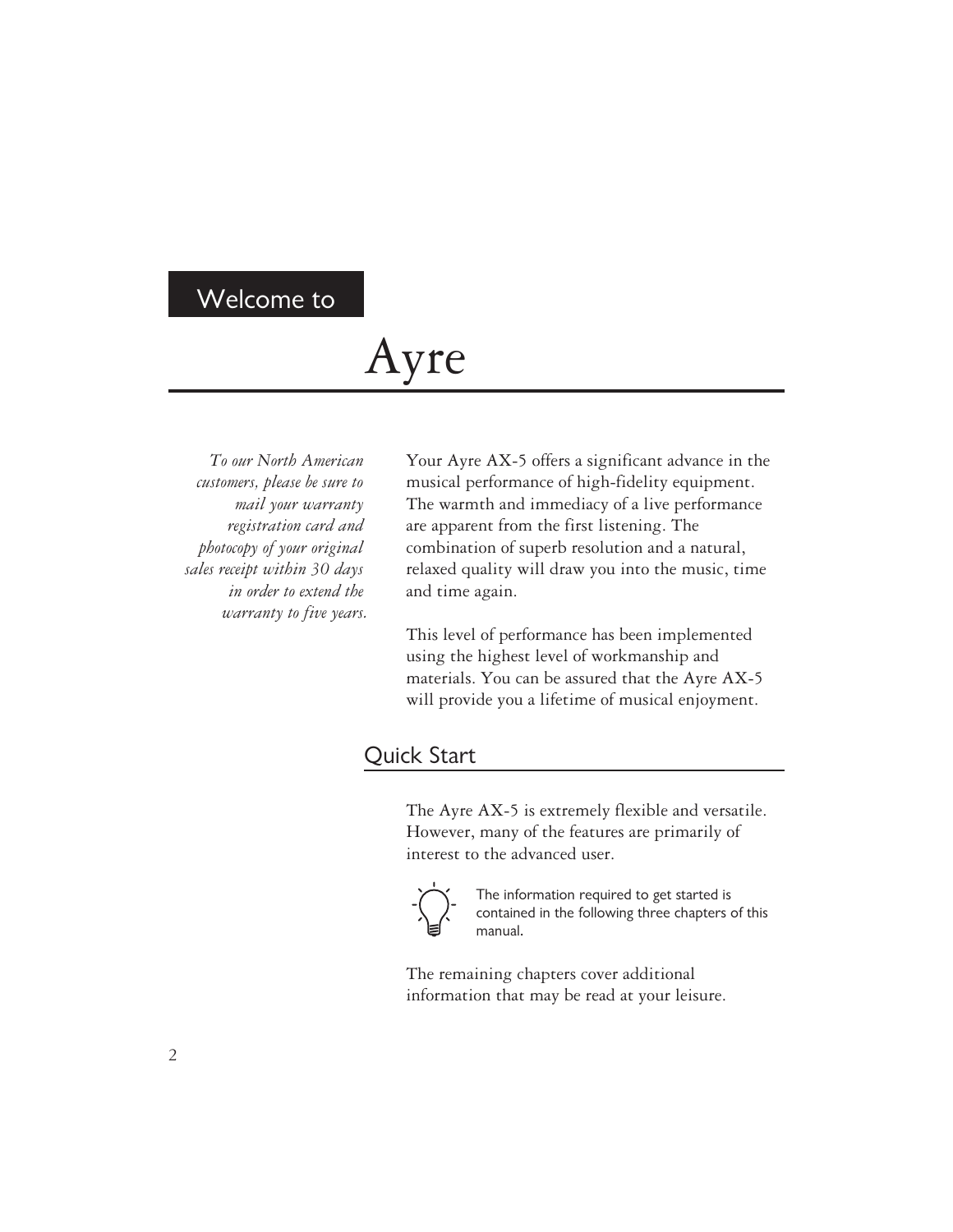#### Connections and

## Installation

The Ayre AX-5 is easy to use. The following guidelines will ensure that the installation goes smoothly.



**As shipped from the factory, none of the inputs are activated. The desired inputs are activated by assigning them names as described in the following chapter, "Setup and Configuration".**

#### Location

*Do not stack the Ayre AX-5 directly with other components, as this may restrict the air flow or induce hum into the audio circuitry.*

*The infrared beam will also travel through glass.* A good location for your integrated amplifier is in an open-backed cabinet or on a shelf. The AX-5 produces a moderate amount of heat during operation. Be sure to provide at least three inches (75 mm) of air space above the amplifier.



**An adequate supply of air flow will avoid overheating the amplifier.**

The receiver for the remote control is behind the display lens on the front panel. A line of sight from the listening position will ensure maximum range.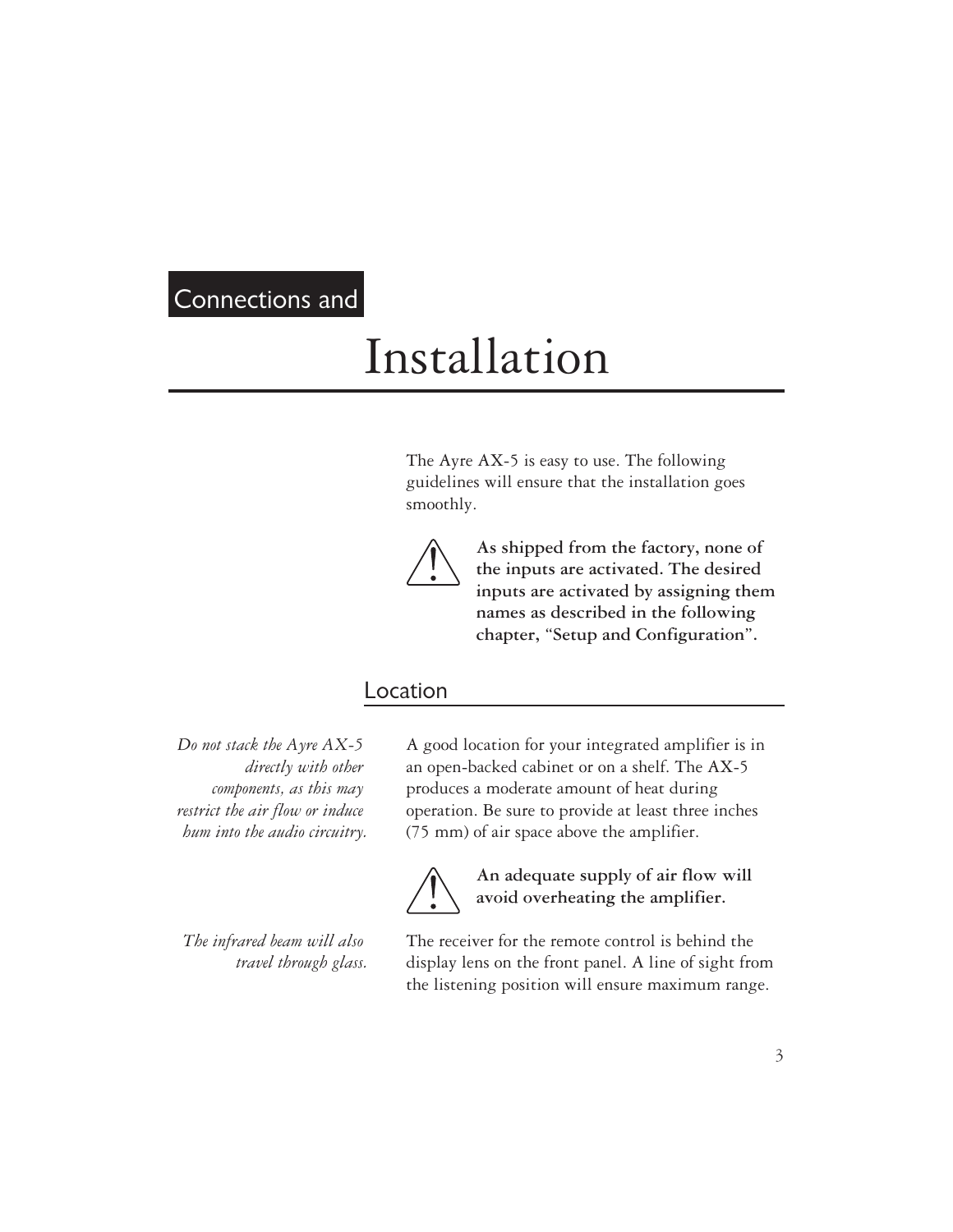

#### Inputs

*When you have a choice, a balanced connection will offer slightly higher sound quality than a single-ended connection.* The Ayre AX-5 offers four pairs of balanced inputs and two pairs of single-ended inputs. Balanced connections are made via three-pin XLR connectors, while single-ended connections are made with RCA connectors.

In this modern era of diverse source components, it has become impractical to pre-label the inputs with the actual name of the source. The rear-panel inputs are labeled "1" through "6".



Make a written note of which source components are connected to which numbered input. The connected inputs will be named after AC power is applied to the AX-5 amplifier, as described in the chapter "Setup and Configuration".

#### Loudspeaker Outputs

*The heavy-duty output terminals of the Ayre AX-5 work best with speaker cables equipped with spade lugs.* The Ayre AX-5 drives the loudspeakers with balanced outputs. Since none of the output terminals are grounded, connecting any of them to ground may result in damage to the amplifier.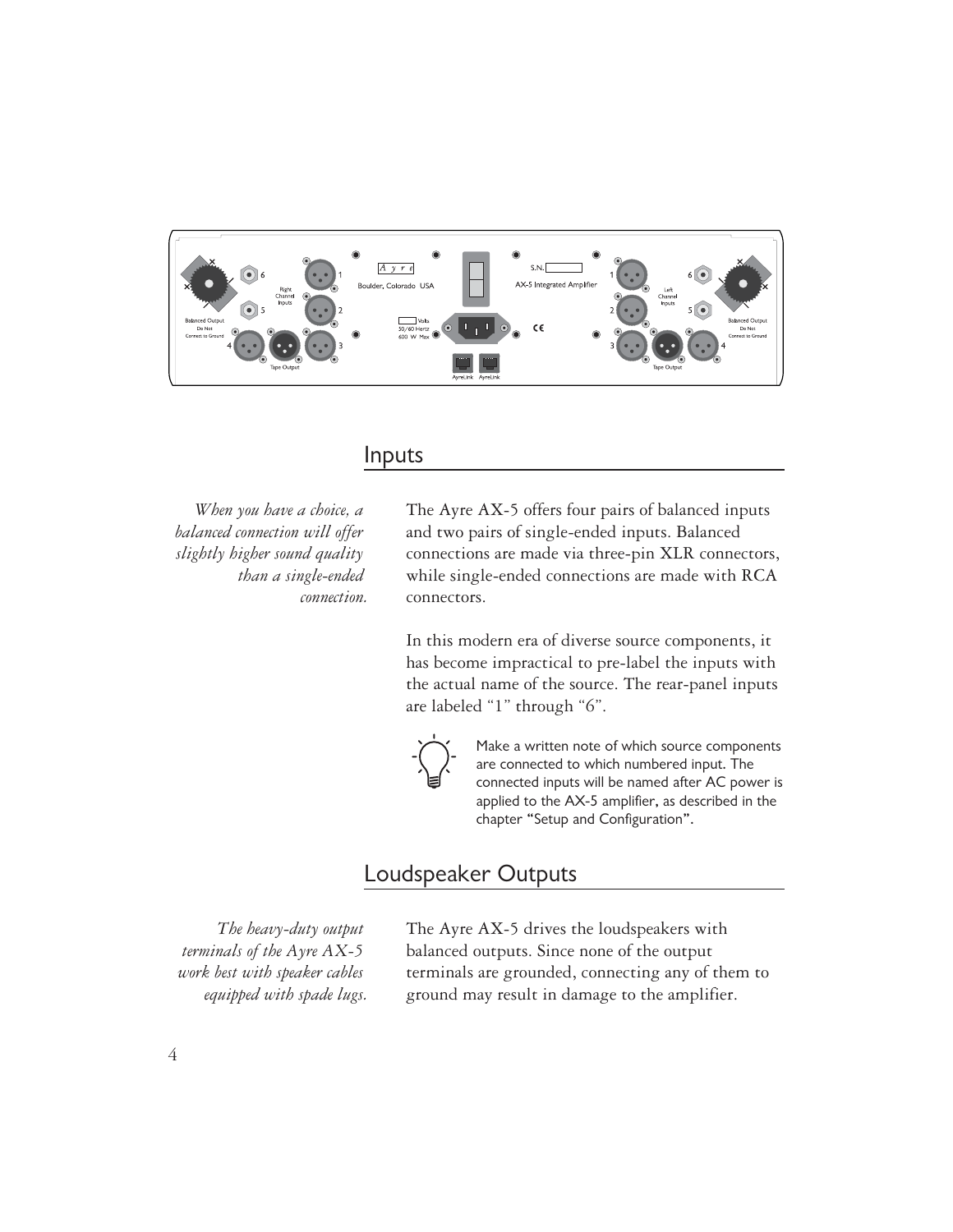

**Do not connect the loudspeaker outputs to any speaker switch-box, accessory, or test equipment that has a common ground connection.**

#### Tape Outputs

The Ayre AX-5 provides tape outputs, allowing connection of the selected source component to a recording device or headphone amplifier. The tape outputs utilize balanced XLR connectors. Should it be necessary to connect a tape output to a single-ended component, high-quality adapters are available from your Ayre dealer.



Turn the tape outputs off unless they are currently being used. This will completely disconnect the auxiliary components from the AX-5 (including the ground connection), eliminating the possibility of undesired ground loops or other interference.

Unlike the loudspeaker outputs, the tape outputs will not convert the signal from a single-ended source to a true balanced signal. Instead, the "hot" signal will be present on pin 2 of the XLR and pins 1 and 3 will be grounded. This allows a balanced component connected to the tape outputs to internally perform the single-ended to balanced conversion without the need for adapters.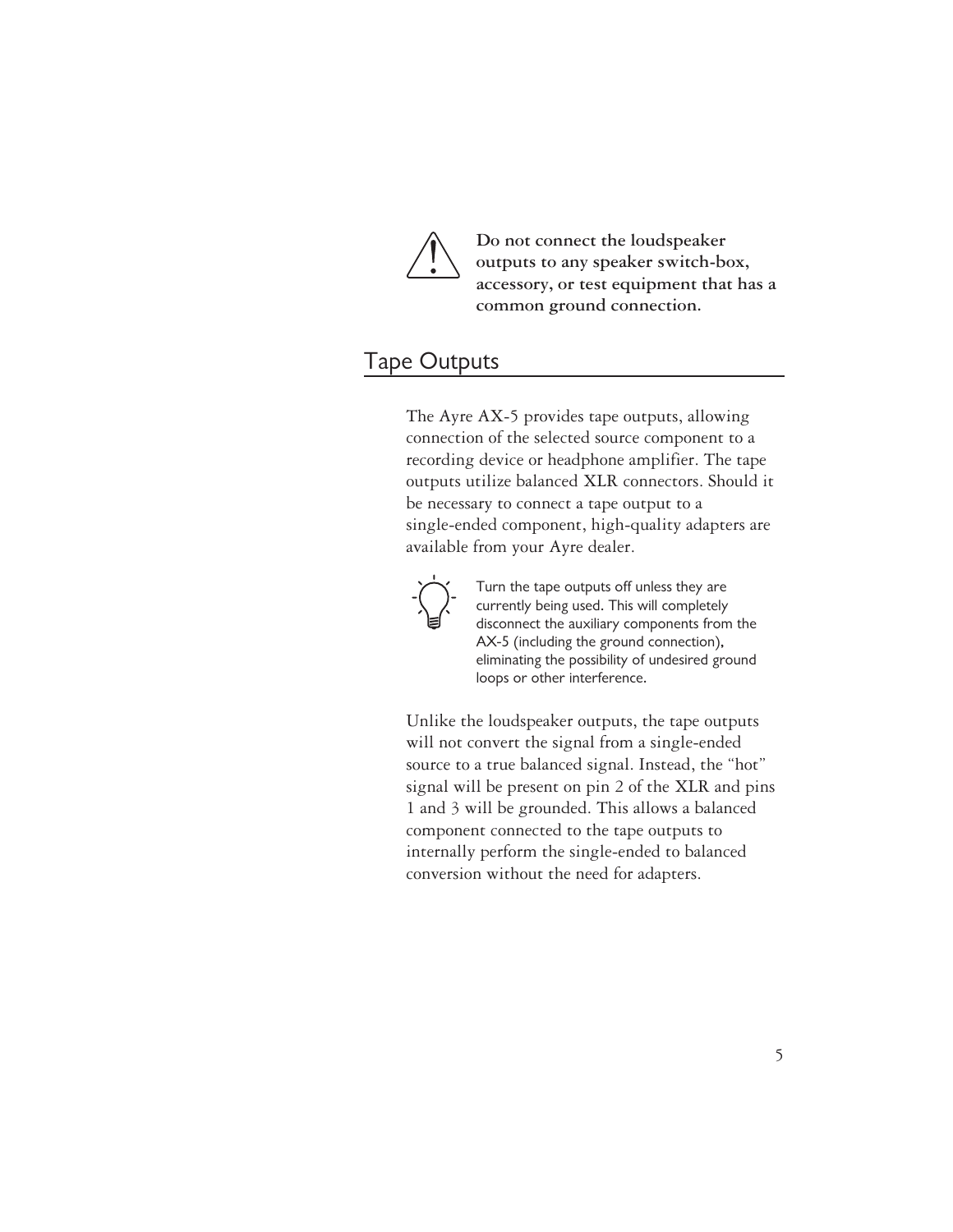#### AC Power

The AX-5 may be plugged directly into an unswitched wall outlet. Although proprietary RFI (radio-frequency interference) filtering is built into the amplifier, in some situations an AC power-line filter (such as those offered by Ayre) may provide additional sonic benefits.

#### Break-In

*100 to 500 hours of music played through the system will ensure full break-in.* Due to the manufacturing processes used for the wires, capacitors, and circuit board materials, a break-in period is necessary for the amplifier to reach its full sonic potential.



Each input uses a different physical path on the input circuit board. Therefore a separate break-in period is required for each input.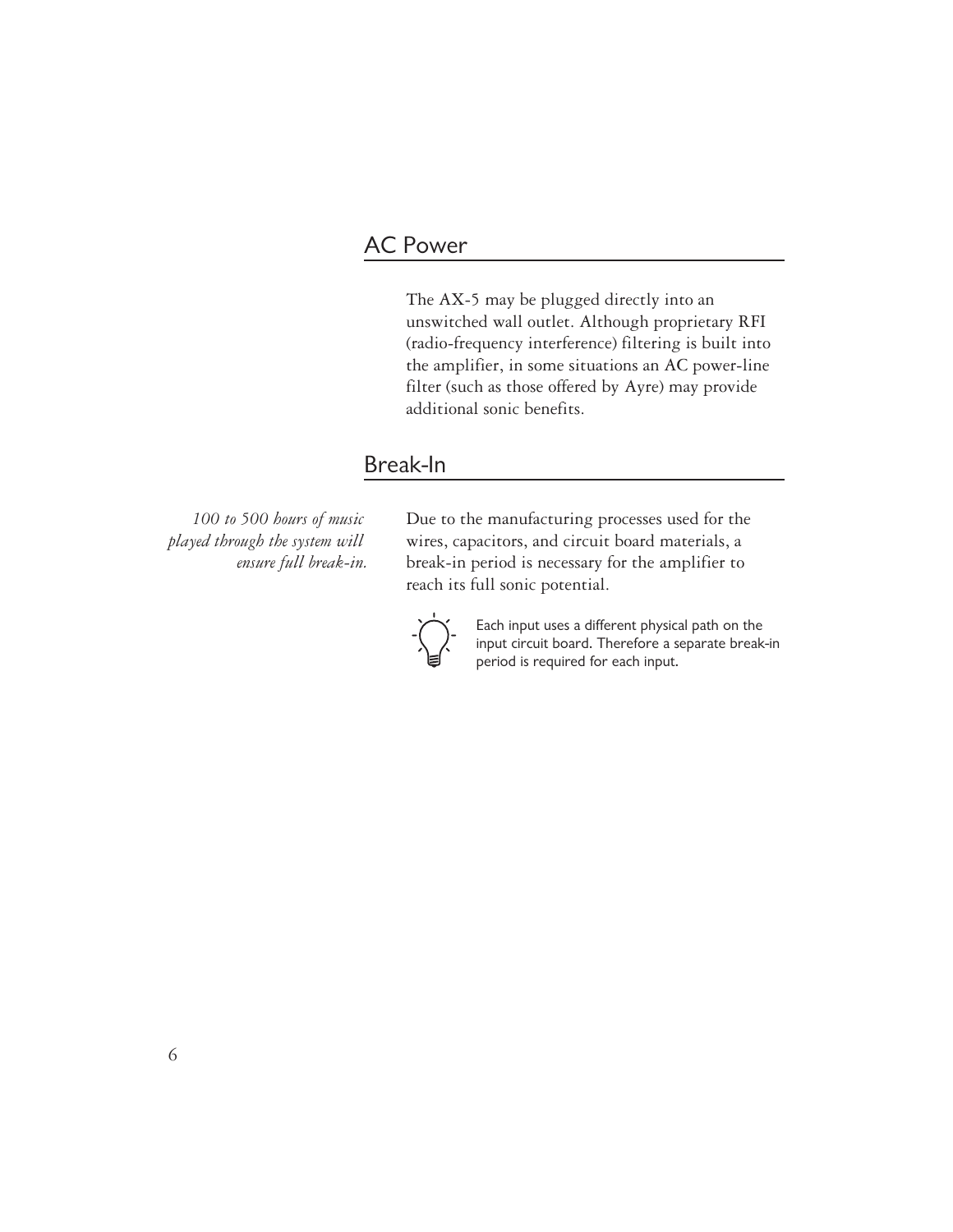#### Setup and

# Configuration

Due to the large number of available inputs (six) on the AX-5, activating only the desired inputs allows for simpler operation of the unit.



**If no inputs are activated, the amplifier will automatically enter the setup mode when AC power is applied.** Only the active inputs will be included in the list of available source components.

#### Activating Inputs (Basic Setup Menu)



The desired inputs are activated simply by naming them. When AC power is first applied to the unit, the front panel will briefly display "*AX5*" and "*FWX*" in sequence, where "*FWX*" indicates "Firmware Revision X", where "X" is a letter from "A" to "Z".

Assuming that none of the inputs have yet been configured, the unit will then automatically enter the setup mode and the front panel will display "*SET UP*" briefly. Then it will display "*OFF 1*", (meaning input 1 is "off") to allow the naming (activation) of the inputs.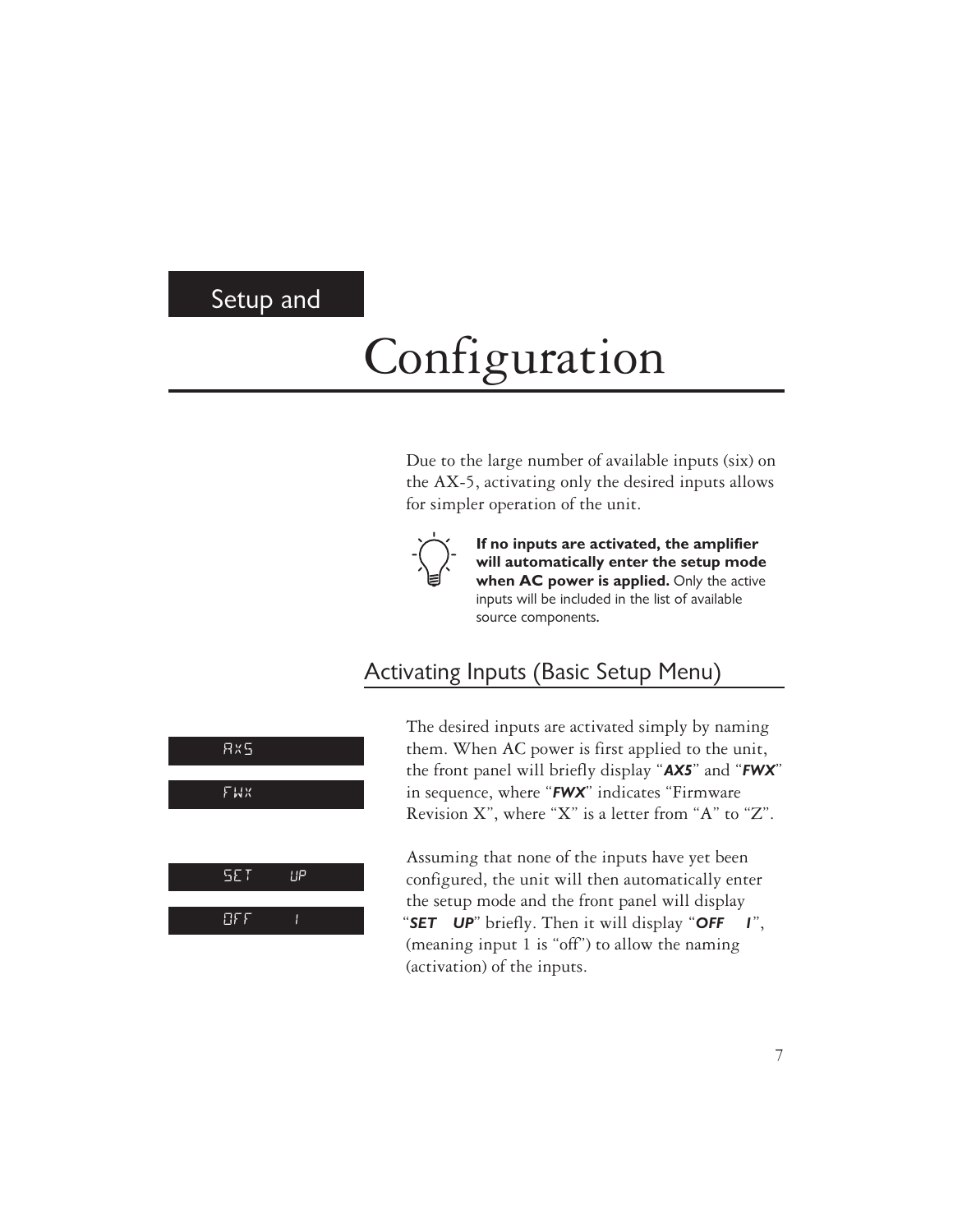

| OFF                                                | ×  |  |
|----------------------------------------------------|----|--|
| INX                                                | ×  |  |
| PE                                                 | ×  |  |
| ΕI                                                 | X  |  |
| PН                                                 | X  |  |
| $\Pi V$ $\Pi$                                      | X  |  |
| SC D                                               | X  |  |
| 55P                                                | X  |  |
| <b>II5</b>                                         | ×  |  |
| TNR                                                | ×  |  |
| RUX                                                | X  |  |
| J/R                                                | X  |  |
| BHT                                                | X  |  |
| E DR                                               | X  |  |
| $\overline{\mathbb{E} \, \mathbb{B}_{\mathbb{L}}}$ | ×  |  |
| TV                                                 | ×  |  |
| VER                                                | ×  |  |
| LI                                                 | X  |  |
| <b>IKS</b>                                         | ×  |  |
| ESX                                                | X  |  |
| 889                                                | X  |  |
| EXI                                                | ×  |  |
| $\mathbb{R} \times \mathbb{R}$                     | X  |  |
| II! X                                              | X  |  |
|                                                    |    |  |
| Ex                                                 | 5U |  |

Refer to your notes describing which source components are connected to which numbered input.

Use the right-hand knob to scroll to the desired numbered input ("*OFF 1*" through "*OFF 6*").

When you have reached the desired input number, use the left-hand knob to scroll through the list of available names (shown at the left). Selecting "*OFF*" disables that input, while selecting any other name from the list will activate (enable) that input.

Select a name describing the source connected to the chosen input, and it will automatically be entered into memory. The display will show the name has been assigned to the chosen input.

Repeat the process of naming the remaining desired inputs. When all of the desired inputs have been named, press the left-hand button to exit the basic setup mode. The front panel will briefly display "*EX SU*" to indicate that the unit is exiting the set up mode. Then the unit will return to the low-power consumption mode, indicated by the green LED in the right-hand switch.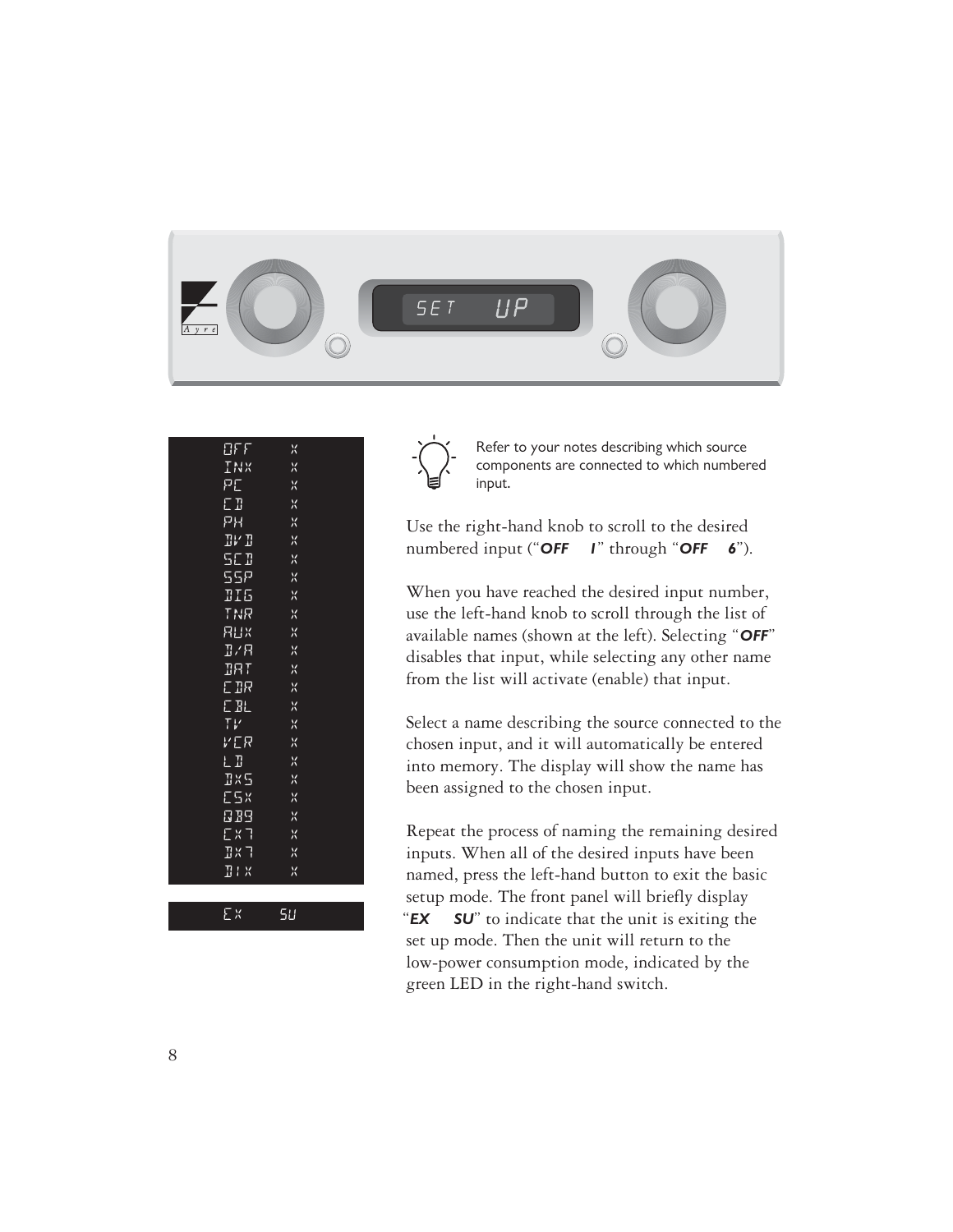#### Re-Entering Basic Setup Mode

To re-enter the basic setup mode to make changes to the names of inputs, make sure that the amplifier is in the low-power consumption state (right-hand pushbutton lit green—please refer to the chapter "Controls and Operation" for additional information). Then press and hold the left-hand button for three seconds. The front panel will then display "*SET UP*" briefly, and then"*XXX 1*" where "XXX" is the name assigned to input 1.

Advanced users may wish to use additional sophisticated input configuration options, including the creation of custom names for source components. Please refer to the chapter "Optimization and Customization" for further details on using the advanced setup mode.



 $\frac{1}{2}$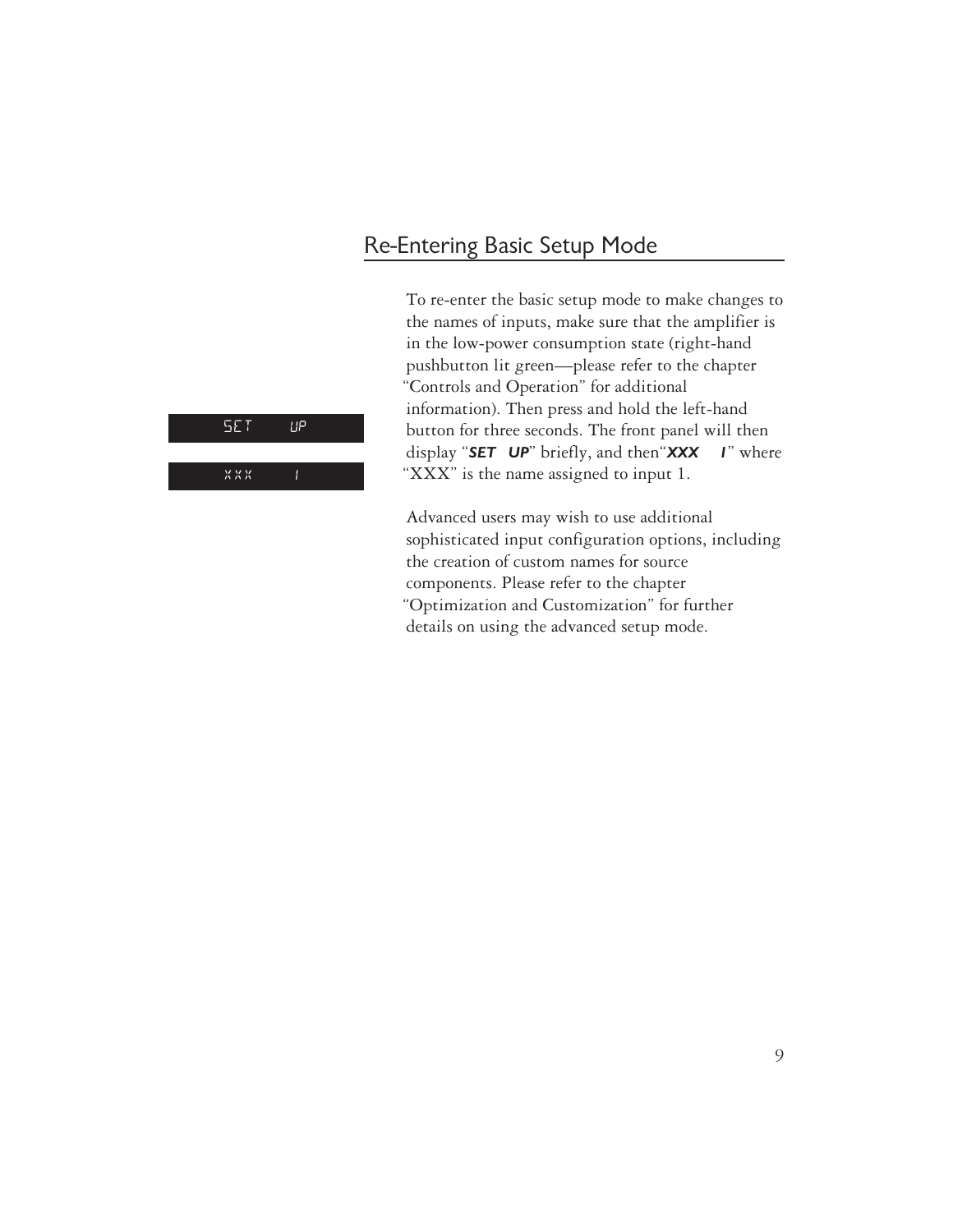#### Controls and

## Operation

Included with the Ayre AX-5 is a remote-control handset. Illustrations of the controls on the amplifier are shown to the far left, and the buttons on the remote handset are on the near left.



#### On/Off (1/0)

The main power switch for the AX-5 is a rocker at the top center of the rear panel. This switch disconnects the unit completely from the AC power.

When the amplifier is turned "off" none of the auxiliary functions (e.g., the AyreLink system communication and the tape outputs) are operable. After the unit is turned on, it may take perhaps 30 minutes or so to fully warm up and sound its best.

Therefore a low-power consumption mode is also included. This allows the auxiliary functions to operate and also minimizes the warm-up time by keeping power applied to the audio circuitry. To reduce power consumption when not listening to music, bias current is removed from the output stage.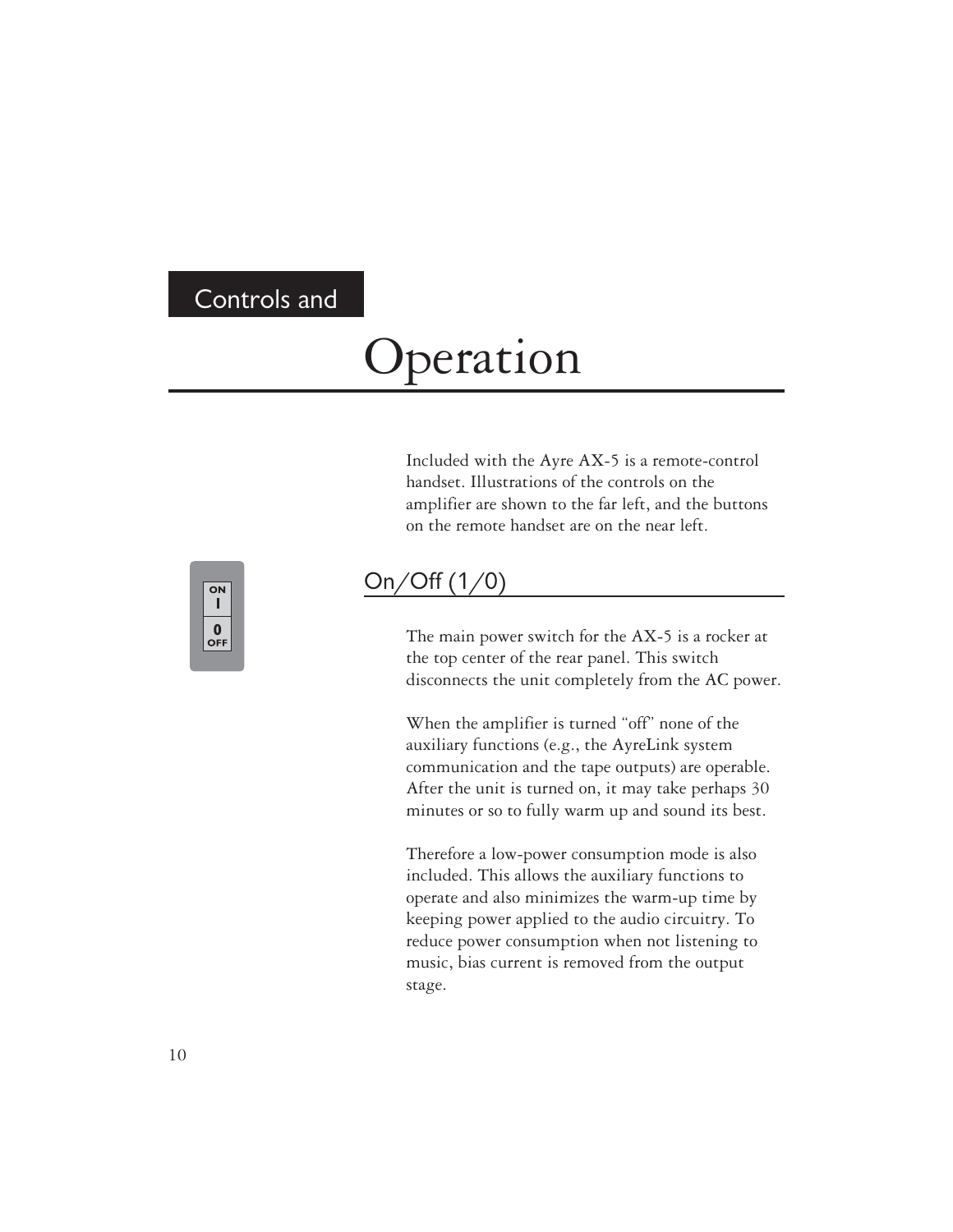



#### Volume Control

The volume level may be controlled with either the right-hand knob or the remote-control handset, displaying the volume setting on the front panel. There are 46 individual levels, each with a step size of 1.5 dB, allowing for precise selection of the desired volume setting.



If the volume control is advanced beyond the highest available level, the front panel will briefly display the message "*MAX*".

#### Mute/Low-Power Consumption

The right-hand button on the AX-5 serves two functions—mute, and control of the low-power consumption mode.



|⊘

#### Mute

A short press of the right-hand button (or the dedicated button on the remote handset) provides an easy way to temporarily turn the volume of the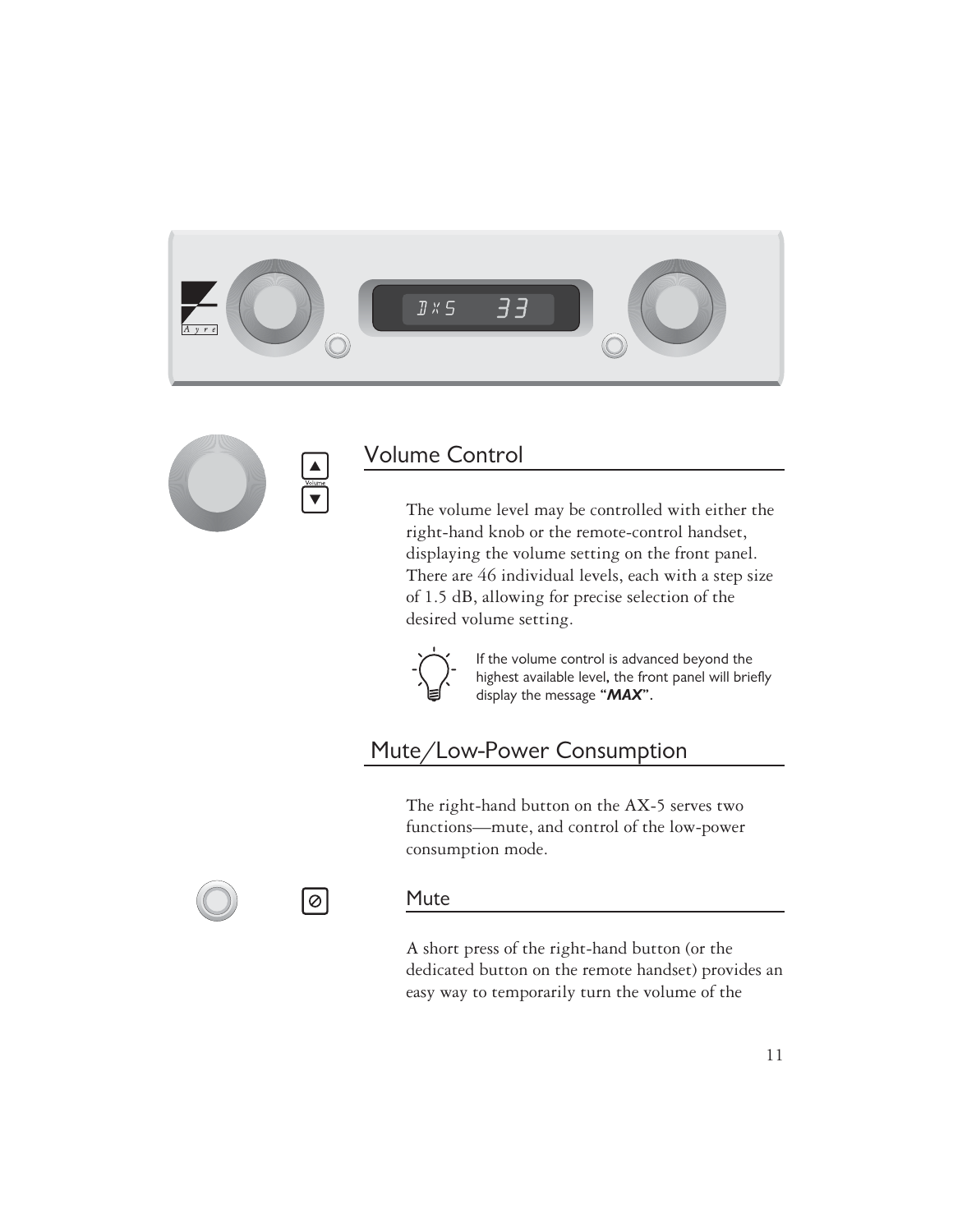AX-5 to "zero" while retaining the current volume setting in memory. Pressing either button a second time restores the volume to the previous level.



 $\bigcirc$ 

When the mute function is activated, all five decimal points in the display will light up.

#### Low-Power Consumption Mode

Press and hold the right-hand front-panel button for three seconds (or a short press of the "1/0" remote button) to enter the low-power consumption mode. The audio and display will shut off, yet the tape output and AyreLink functions remain active. This mode is indicated by illuminating the green LED in the right-hand button.



While in low-power consumption mode, the tape output is still active and will respond to changes of the input selector.



A long press of the "1/0" remote button will place all AyreLinked components in your system into low-power consumption or standby mode.



#### Input Select

The desired source component may be selected with either the left-hand knob or the remote control handset, and the assigned name is displayed on the front panel.



Although there are six total inputs on the Ayre AX-5, only the activated (named) inputs will be listed among the available sources. This greatly simplifies operation of the unit.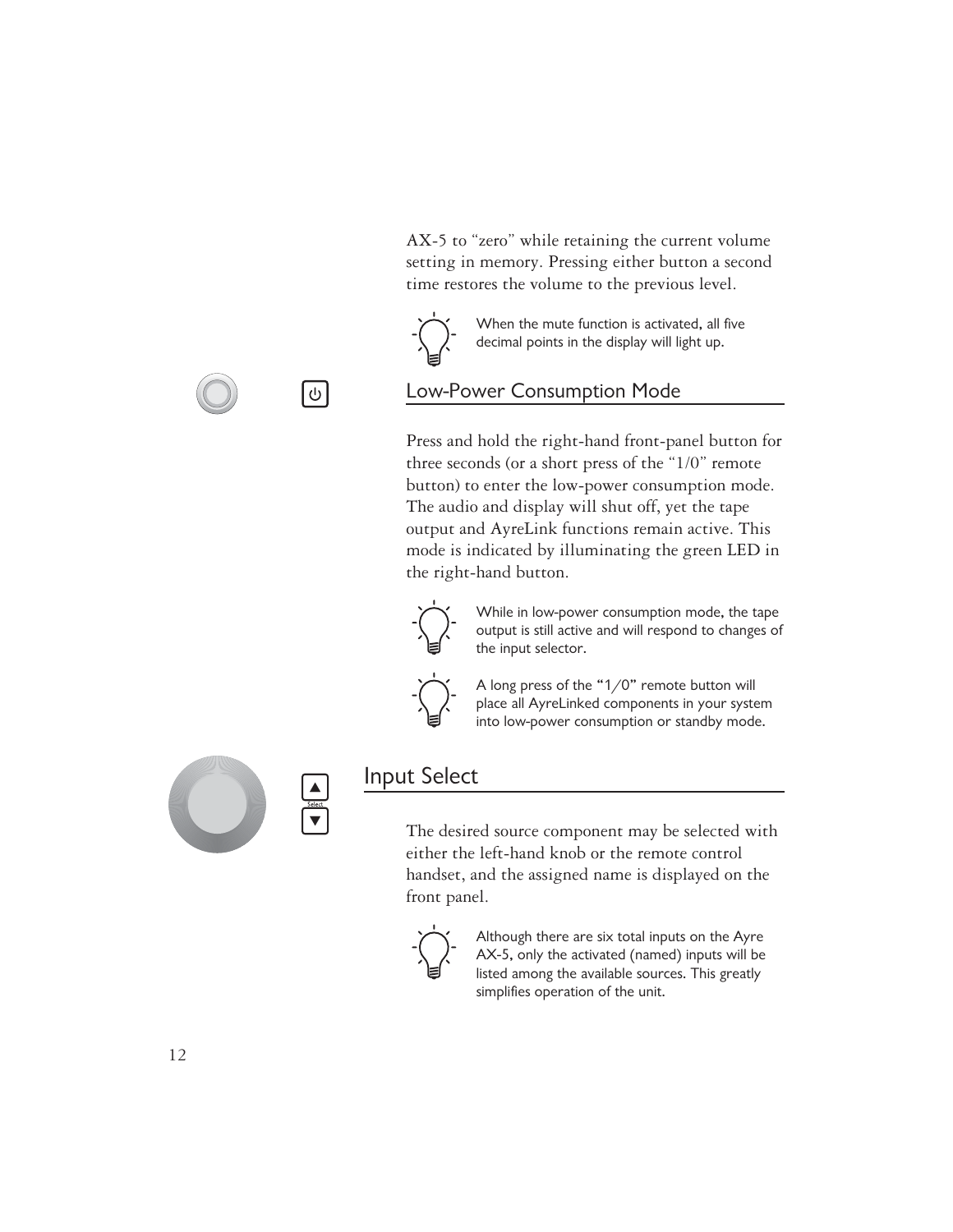#### Tape Outputs/Basic Setup Mode

The left-hand button on the AX-5 activates two functions—the tape outputs and the basic input setup mode.

#### Tape Outputs

The tape outputs may be controlled either by the left-hand button on the front panel, or from the remote handset. Pressing the button activates the tape outputs, and pressing it a second time will turn them off. When the tape outputs are activated, the red LED in the front-panel switch is illuminated.



Turn the tape outputs off unless they are currently being used. This will completely disconnect the auxiliary components from the AX-5 (including the ground connection), eliminating the possibility of undesired ground loops or other interference.

#### Basic Setup Mode

While the AX-5 is in low-power consumption mode (green LED illuminated), pressing and holding the left-hand front-panel button for three seconds will enter the unit into the basic setup (input naming and activation) mode. Additional basic setup information is available in the chapter "Setup and Configuration", while advanced setup information is available in the chapter "Optimization and Customization".



loo

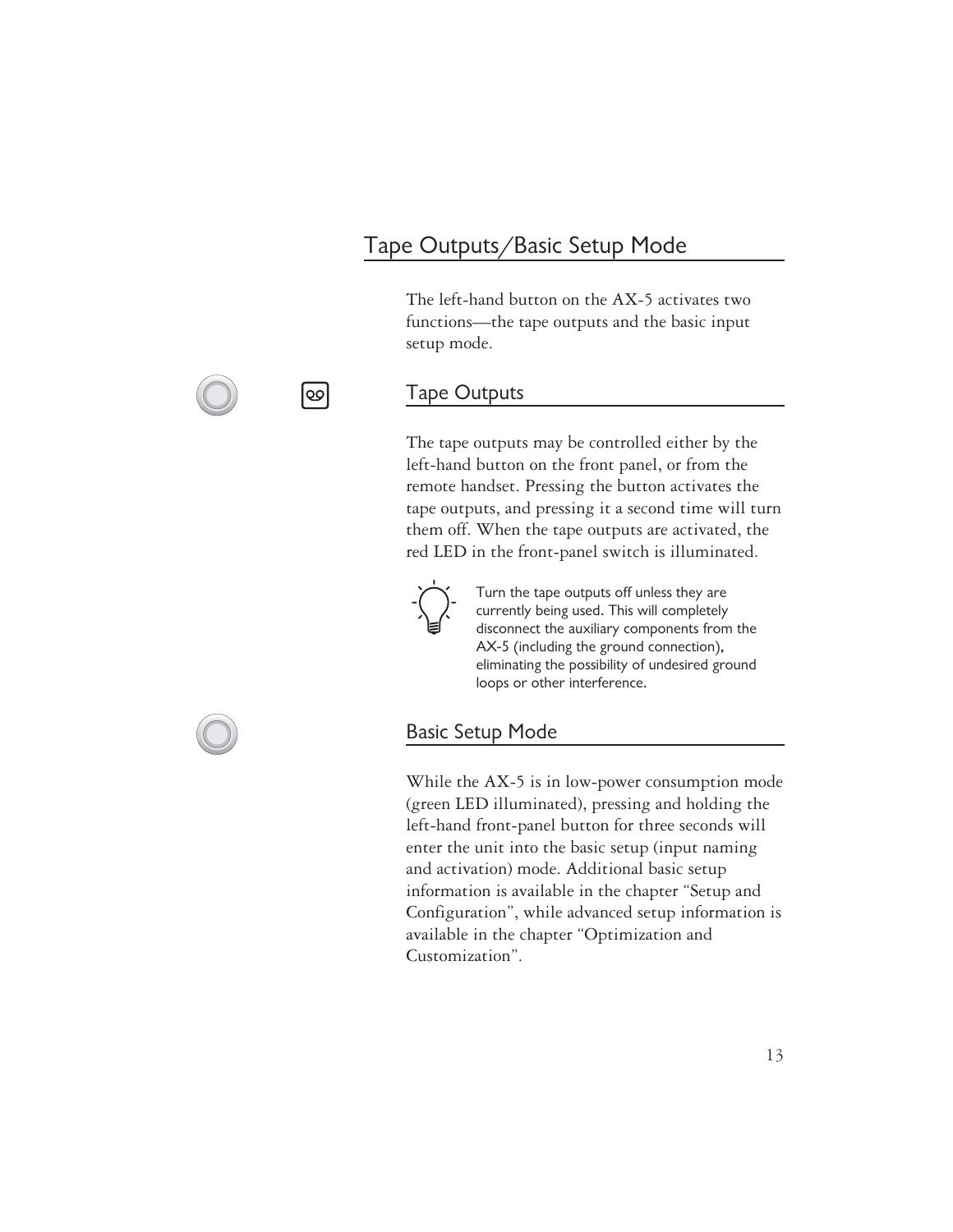#### Display Brightness

 $|\bm{\varphi}|$ 

The brightness of the front-panel display may be controlled via the remote control. There are three brightness levels and a "display off" setting. Each press of the remote control button scrolls through the four available brightness settings.

A small blue light indicates that the display is turned off. When further commands are received, either from the front-panel buttons or the remote control, the normal display will be activated for a few seconds to confirm the command, and then the display will turn off again.



Changing the display brightness of components linked via the AyreLink communication system will change the display brightness of all linked components.

#### Remote Control

The provided remote control handset will operate both the Ayre AX-5 amplifier as well as an Ayre disc player. A backlight is also provided to allow easy operation in a darkened listening room.

#### **Batteries**

The remote handset uses four AAA batteries. These are accessed by removing the two screws that hold the black end piece. The battery holder will slide out, and the batteries may be replaced.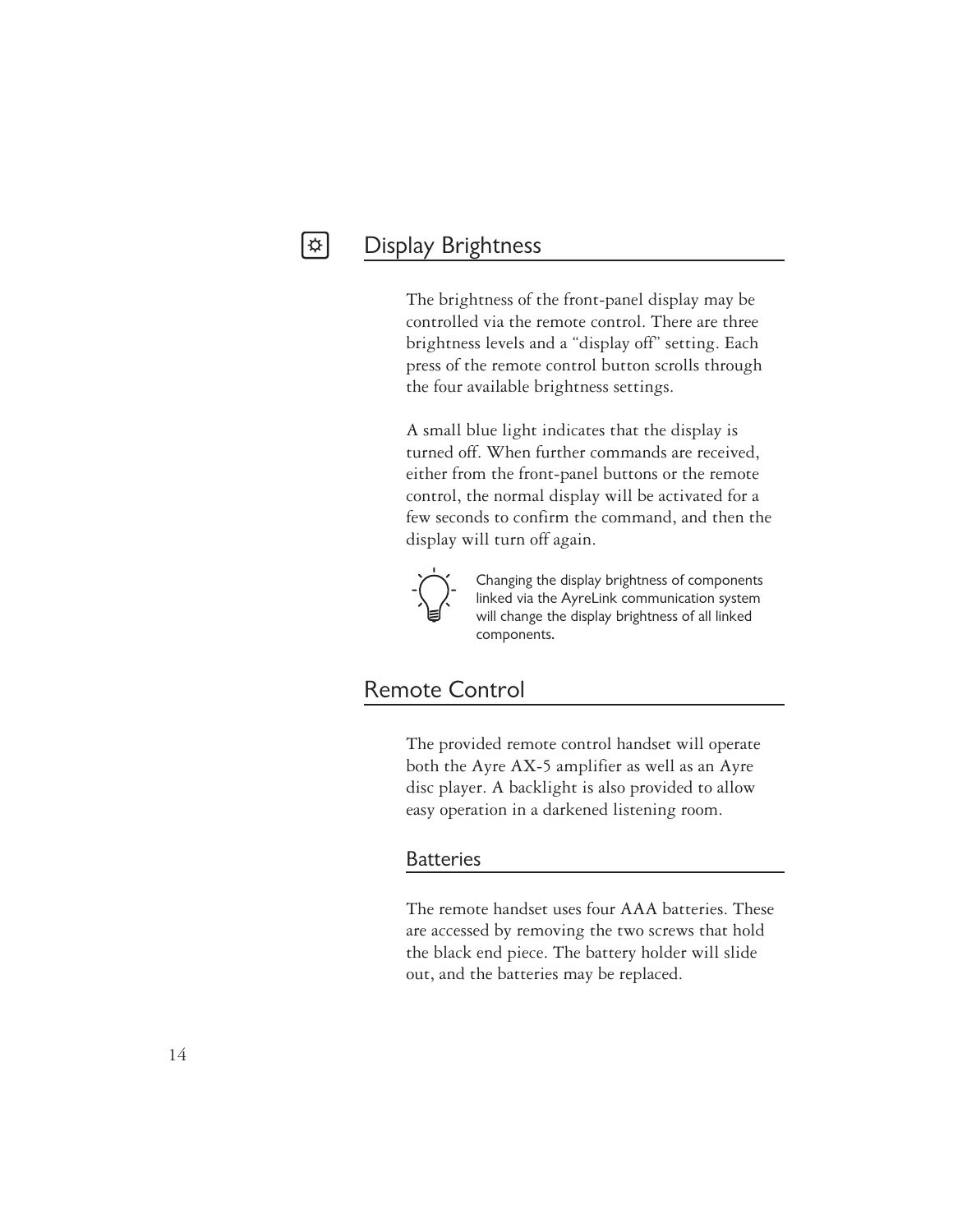#### Disc Player Configuration



As shipped from the factory, the remote control handset is configured to operate the Ayre C-5xe**MP** disc player. The button with three horizontal lines operates the "Audio" function that selects between various soundtracks on a DVD disc. Please refer the C-5xe**MP** Owner's Manual for additional details.

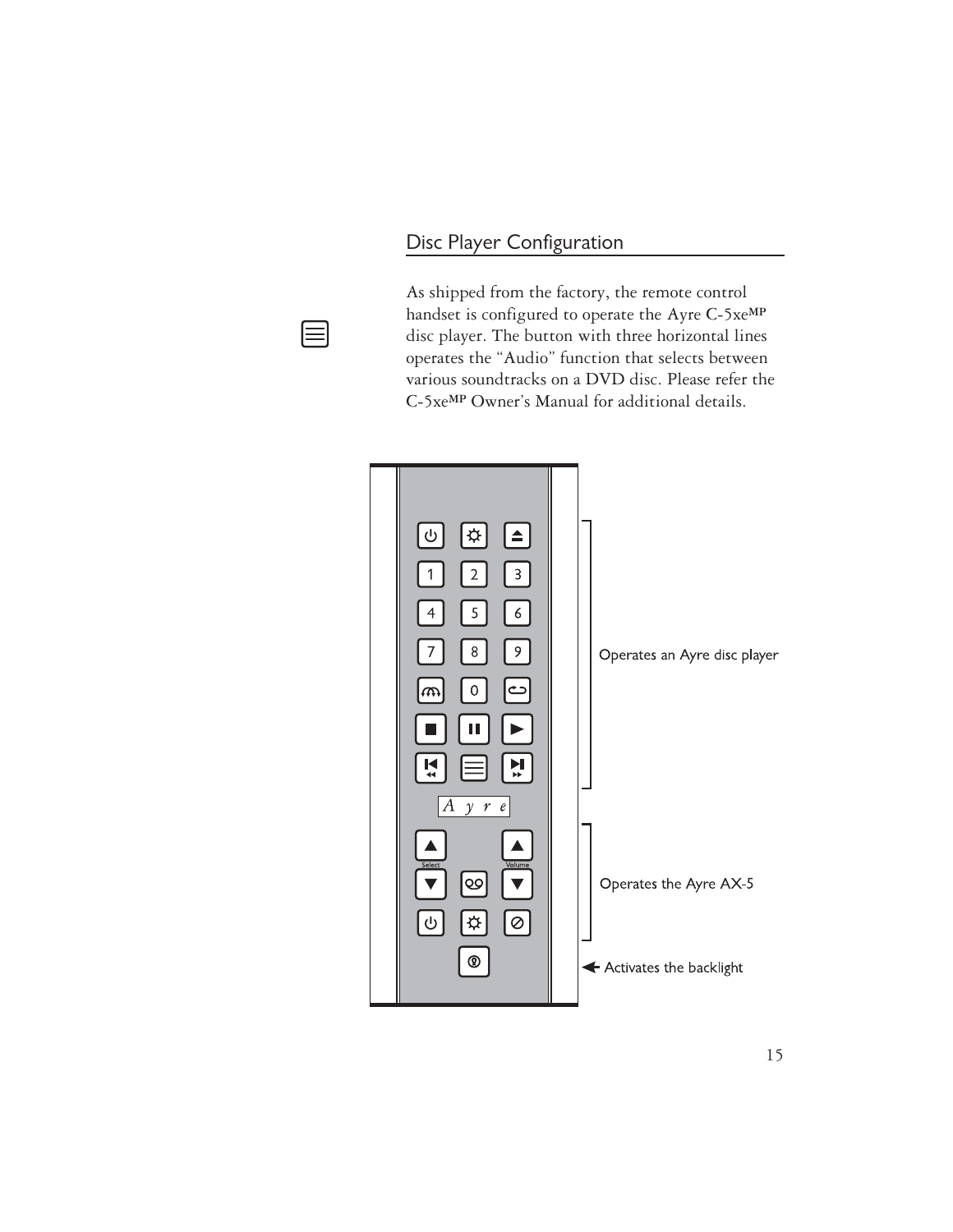

The remote handset may also be easily configured to operate either the Ayre CX-7e $^{\sf MP}$  CD player, C-5 $\times$ <sup>MP</sup> Stereo Universal player, or DX-5 Universal A/V Engine, which each use different command sets. Please refer to the chapter "Optimization and Customization" for details.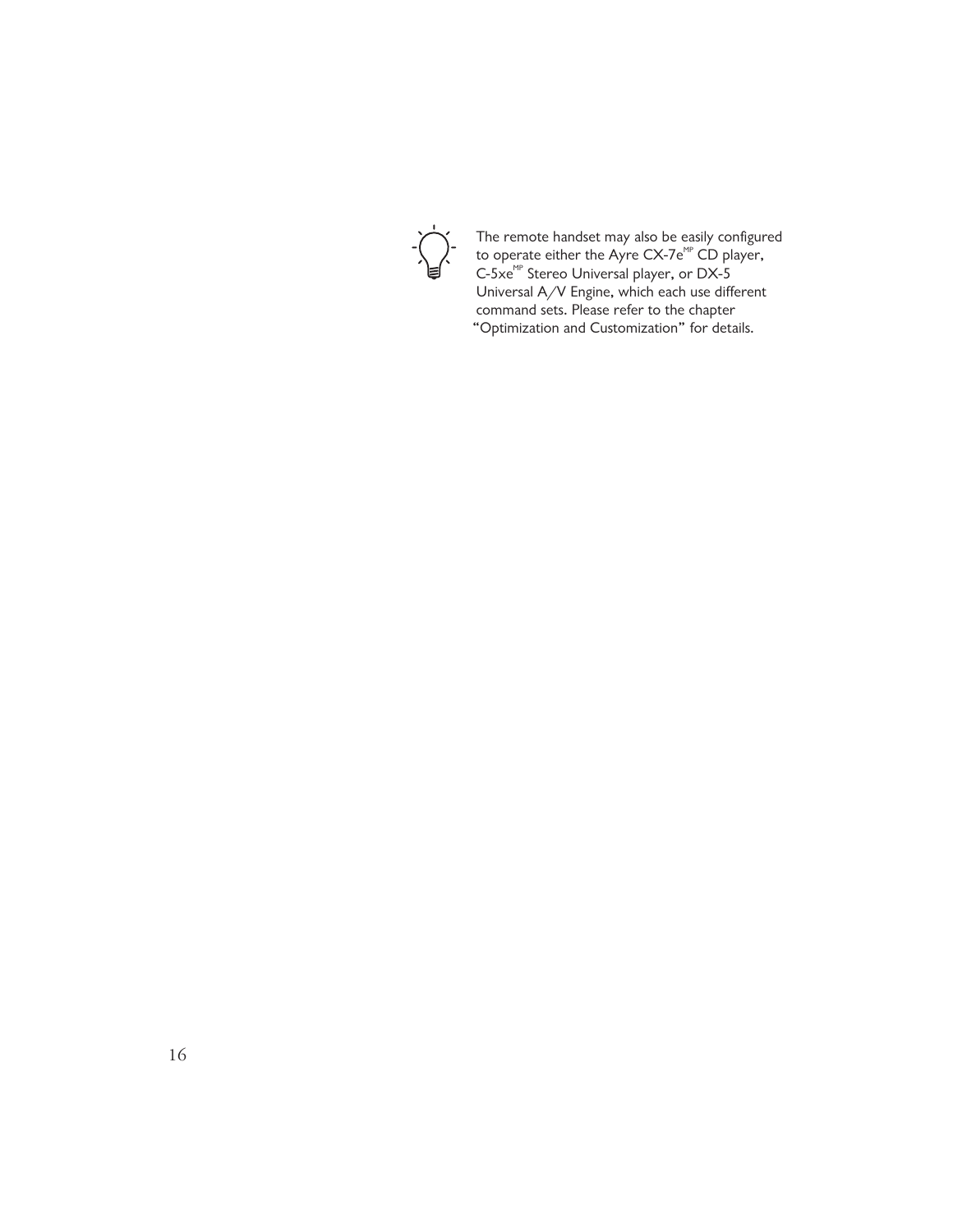### Optimization and

### Customization

In most audio systems, the AX-5 amplifier only requires that the desired inputs be activated by naming them. Each source component is clearly identified and only the connected inputs are displayed in the list of available source components.

This is the basic setup mode. In certain installations it may be desirable to customize additional settings for each input by using the advanced setup mode.

#### Advanced Setup Mode

The advanced setup mode allows the following settings to be independently adjusted for each input:

- Custom Name for creating a custom name for source components
- Gain Offset for level matching of source components
- Processor Pass-Through for integration with a surround-sound processor
- AyreLink for automatic input selection of linked components
- Reset for resetting all of the input customizations to the factory defaults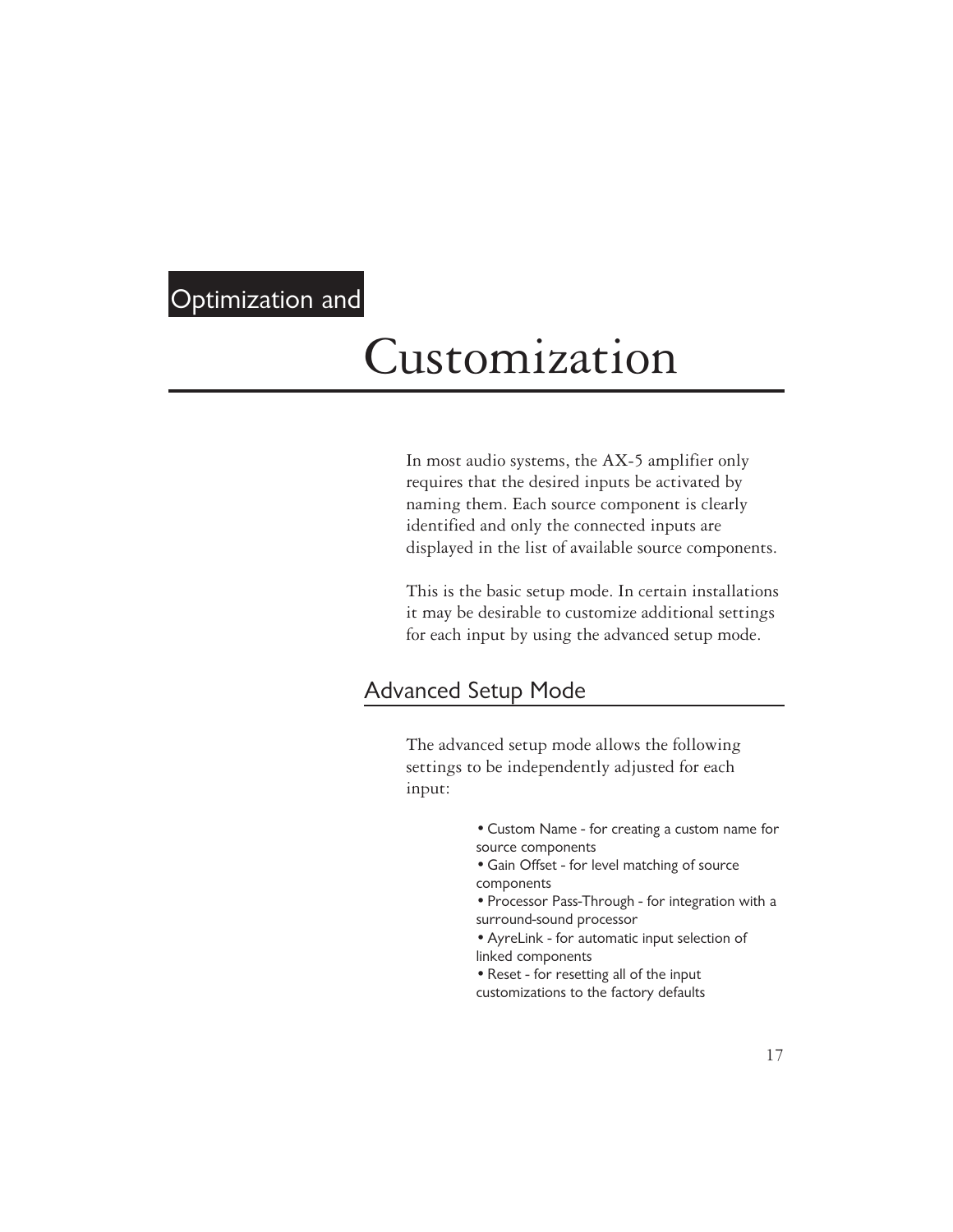

| 5E F        | ם! ! |  |
|-------------|------|--|
|             |      |  |
| $X$ $X$ $X$ | H    |  |

To enter the advanced setup mode, make sure that the amplifier is in the low-current consumption state (green LED illuminated on the right-hand button). Then press and hold the left-hand button for three seconds. This enters the unit into the basic setup mode. The display will briefly show "*SET UP*" and then display "*XXX 1*" where "XXX" is the name assigned to input 1.

Use the right-hand knob to select which input (*1 - 6*) you wish to configure with advanced options. Then briefly press the right-hand button to enter the advanced menu level. The left-hand knob will select which setting you wish to configure for that input:



- *CN* Custom Name
- *GOS* Gain Offset
- *PP* Processor Pass-Through
- *AL* AyreLink
- *RST* Reset

After you have selected the desired choice, press the right-hand button to enter the selection.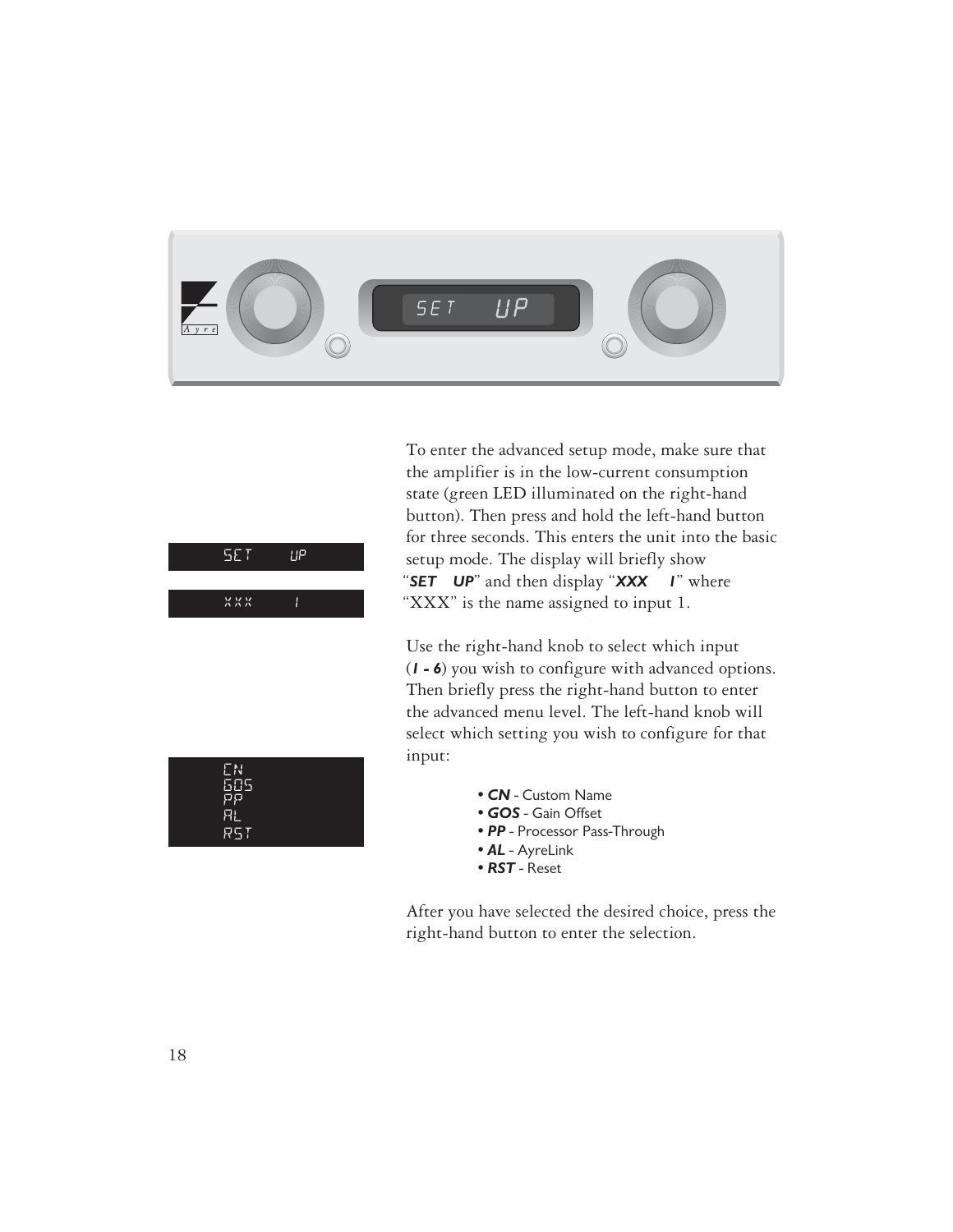#### Custom Name

A custom name (up to 3 characters) may be created as follows:

1) From the advanced set up menu, rotate the left-hand knob to scroll to the selection "*CN*".

2) Press the right-hand button to enter the next menu level. The current name will be displayed, with the selected character designated with a decimal point (cursor) after the character. The left hand knob selects the cursor position.

3) Use the right-hand knob to select the desired character. The character set includes A - Z, 0 - 9, a hyphen, and a blank. There are two instances of the blank character, one between each group of characters. The two blanks divide the groups of characters and make it easier to locate a blank character when desired.

4) After creating the desired custom name, press the left-hand button to back up to the previous level in the setup menu.

#### Gain Offset

Source components may have varying output levels. In order to maintain a more constant volume level when changing sources, the Ayre AX-5 allows a gain offset to be applied to each input.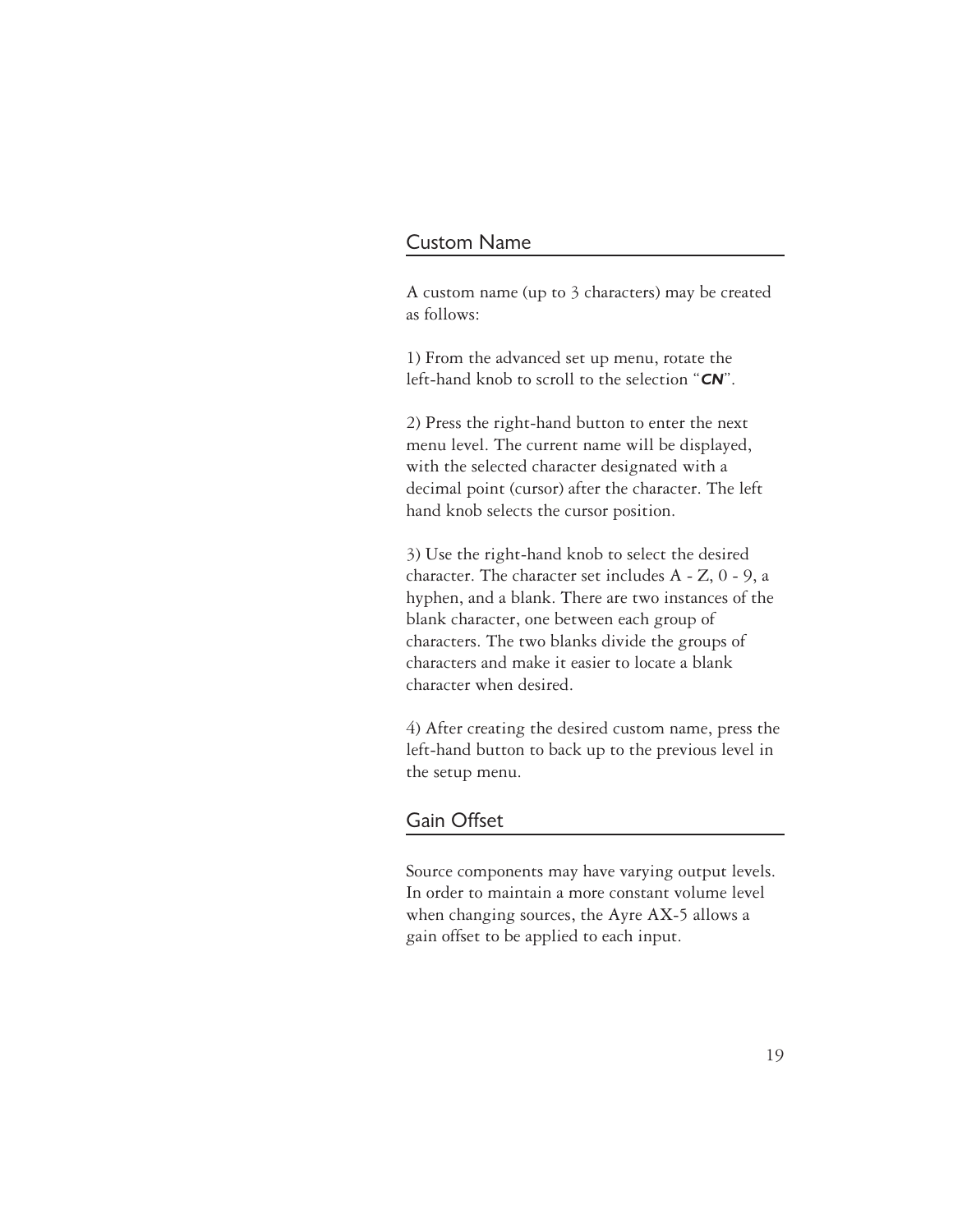| 505. | 0.0 |  |
|------|-----|--|
| 605  | 1.5 |  |
| 685. | 3.0 |  |
| 605  | ч5  |  |
| 605  | 6.0 |  |

The gain offset offers an adjustment from  $+0$  dB to +6 dB in 1.5 dB increments. Therefore the source components with lower output levels may be boosted to match the source components with higher output levels.

Once you have selected the "*GOS*" menu item with the left-hand knob, simply select the desired offset level with the right-hand knob.



Changing the gain offset from +0 dB will affect the maximum displayed volume level. If the volume control is advanced beyond the highest available level, the front panel will briefly display the message "Max".

#### Processor Pass-Through

When using the Ayre AX-5 in a surround-sound system, it is desirable to use the "Processor Pass-Through" mode. This allows your two-channel sources to be routed directly through the AX-5, avoiding the sonic degradation of most processors, and at the same time allows the front two channels of the theater system to integrate seamlessly with your main two-channel playback system.

If you are using a surround-sound processor, connect the front left and right outputs of the processor to one of the inputs on the AX-5. When configuring that input, use the left-hand knob to select the "*PP*" menu item and the right-hand knob to select "*On*". Press the left-hand button to return to the advanced setup menu.

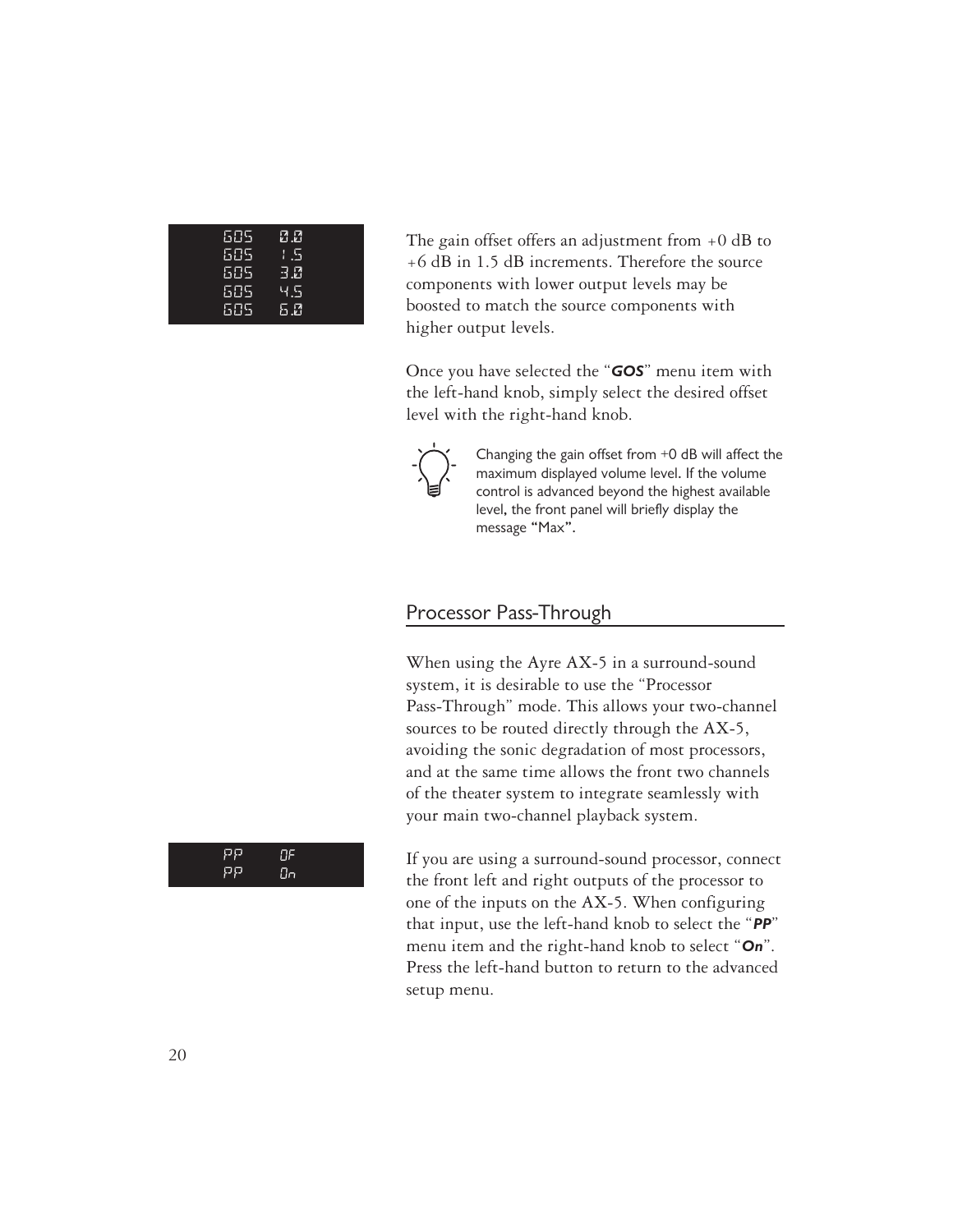The chosen input is now programmed for Processor Pass-Through operation, disabling the now redundant volume control of the AX-5. When that input is selected, the AX-5 is set to the standard power amplifier gain (26 dB), and the volume is controlled directly from the surround-sound processor. The volume indicator of the AX-5 will display "*PP*" to show that the Processor Pass-Through mode has been selected for that input.



**The gain ("***PP***") setting of the Processor Pass-Through mode will result in an excessively high sound level with a normal source component. Be sure to leave the "***PP***" setting to "***OF***" for all other source components to avoid possible damage to your loudspeakers.**



Selecting an input where the "*PP*" has been set to "*On*" will cause the stepper motors to rapidly move the internal rotary switches to the unity gain setting. This results in an audible "whirring" noise and is completely normal. The "whirring" noise will also be heard when reverting to an input where the "*PP*" is set to "*OF*".

#### AyreLink

*AyreLink provides for true "one-touch" operation of the entire music system.*

As explained in the chapter "Controls and Operation", turning on a source component connected with AyreLink will automatically turn on all of the linked "downstream" components (i.e., integrated amplifiers and power amplifiers). In addition, the appropriate input on the AX-5 will also be automatically selected.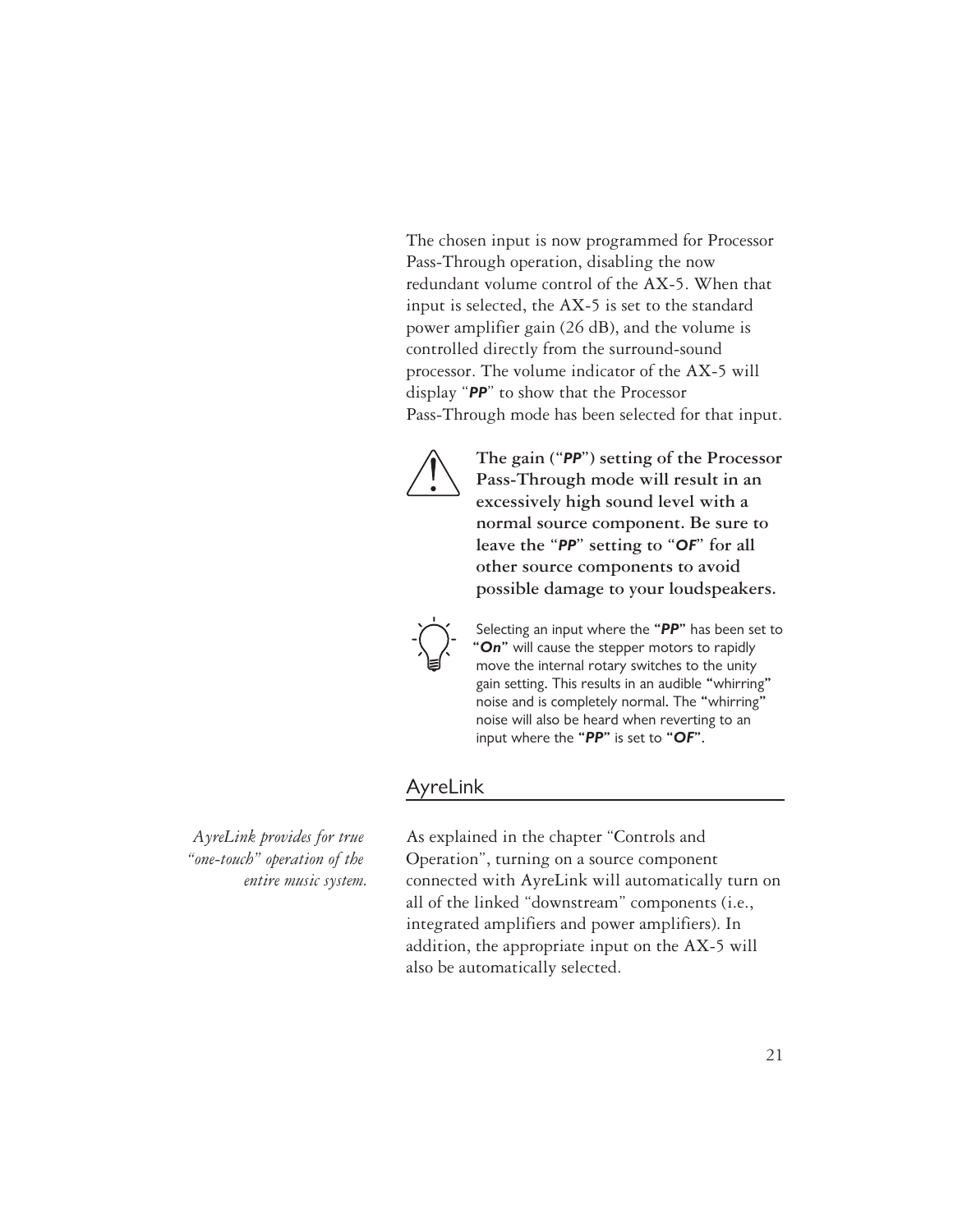However, in certain extremely rare situations, it is possible that the AyreLink communication system will require adjustments to the configuration settings. To gain an understanding of these circumstances, it is necessary to understand how the AyreLink automatically selects the correct input on the AX-5.

When any AyreLink source component is turned on, it broadcasts that information to the other linked components. Part of the transmitted information is an alphabetical code that identifies the source of the broadcast. For example, an AyreLink equipped CD player will transmit the code "C", a DVD player will transmit the code "D", a phono amplifier will transmit the code "P", a D/A converter will transmit the code "Q" and so forth.

When the inputs of the AX-5 are activated by naming them, many of the common names will have an AyreLink alphabetical code automatically associated with it. For example, the input name "CD" is associated with the AyreLink code "C" by default. In this way, when an AyreLink-equipped CD player is turned on, the AX-5 will automatically select the input labeled "CD".

But if a system were to have more than one AyreLink-equipped CD player (we're not sure why that would be the case, but it is certainly within the realm of possibility), the AX-5 would be unable to distinguish which CD player transmitted the command, and would therefore be unable to automatically select the correct input. Similarly, it is possible that the user wishes to create a custom name for the CD player input, for example, "*IN3*".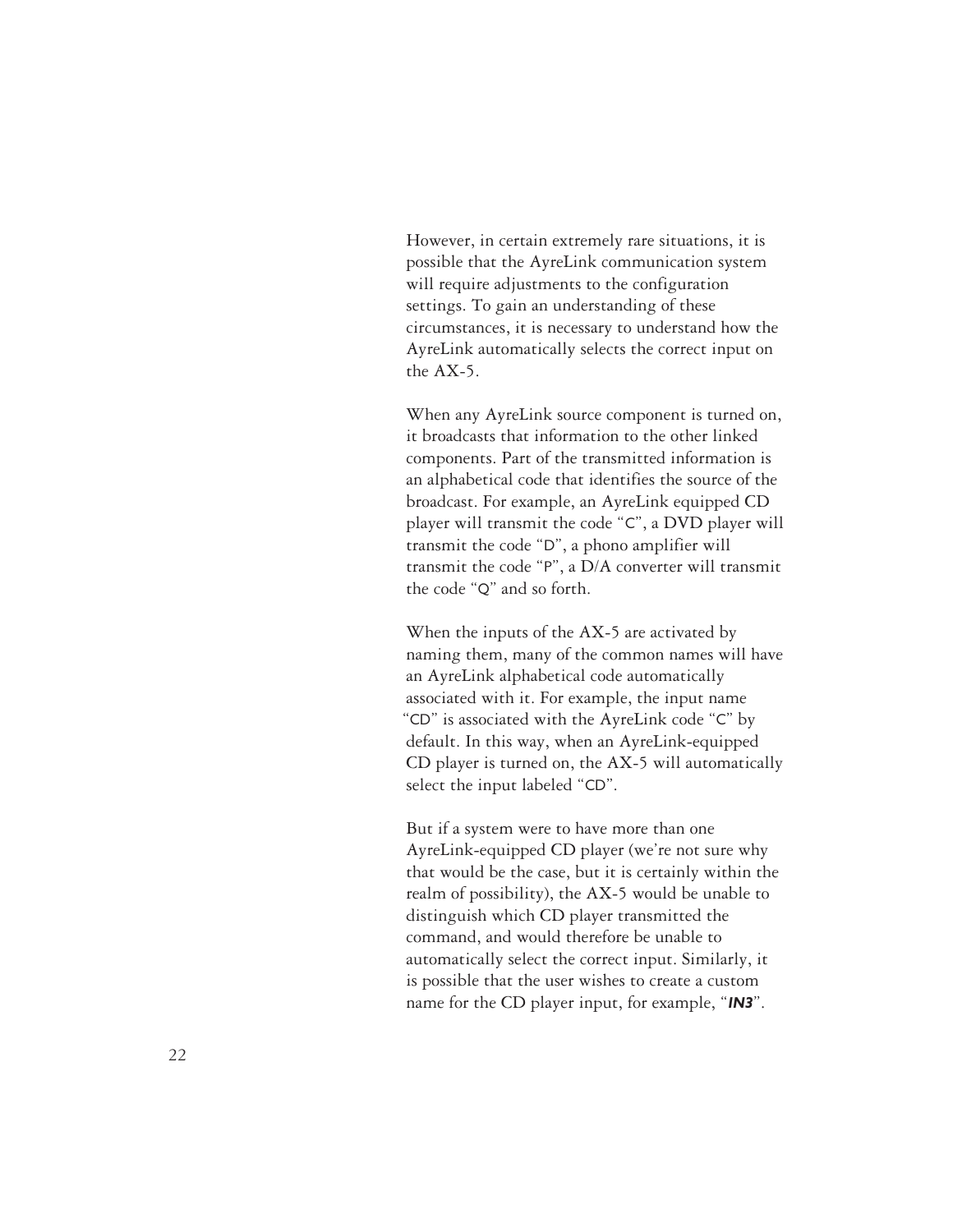In this case there is no default AyreLink code that would select this input.

To address these issues, the setup menu allows each named input to be associated with an AyreLink identification code. Once you have selected the "*AL*" menu item with the left-hand knob, simply select the desired identification code ("*A*" to "*Z*", or "*\_*" for "none") with the right-hand knob.



**Do not assign any single identification code to more than one input. Improper operation may result.**



The identification code transmitted by an AyreLink source component will be found in the owner's manual for that unit.

#### Reset

It is possible to reset all of the setup mode configuration items to their factory defaults by using the reset function. After entering the advanced setup mode, turn the left-hand knob to "*RST*" and turn the right-hand knob to "*On*". Press the right-hand button to activate the "Reset" function. All inputs will revert to "*OFF*", all gain offsets will be restored to zero, all Processor Pass-Through settings will be restored to "*OF*", and all AyreLink codes will default to "*\_*", for "none". The unit will then automatically enter the setup mode so that the desired inputs may be activated.



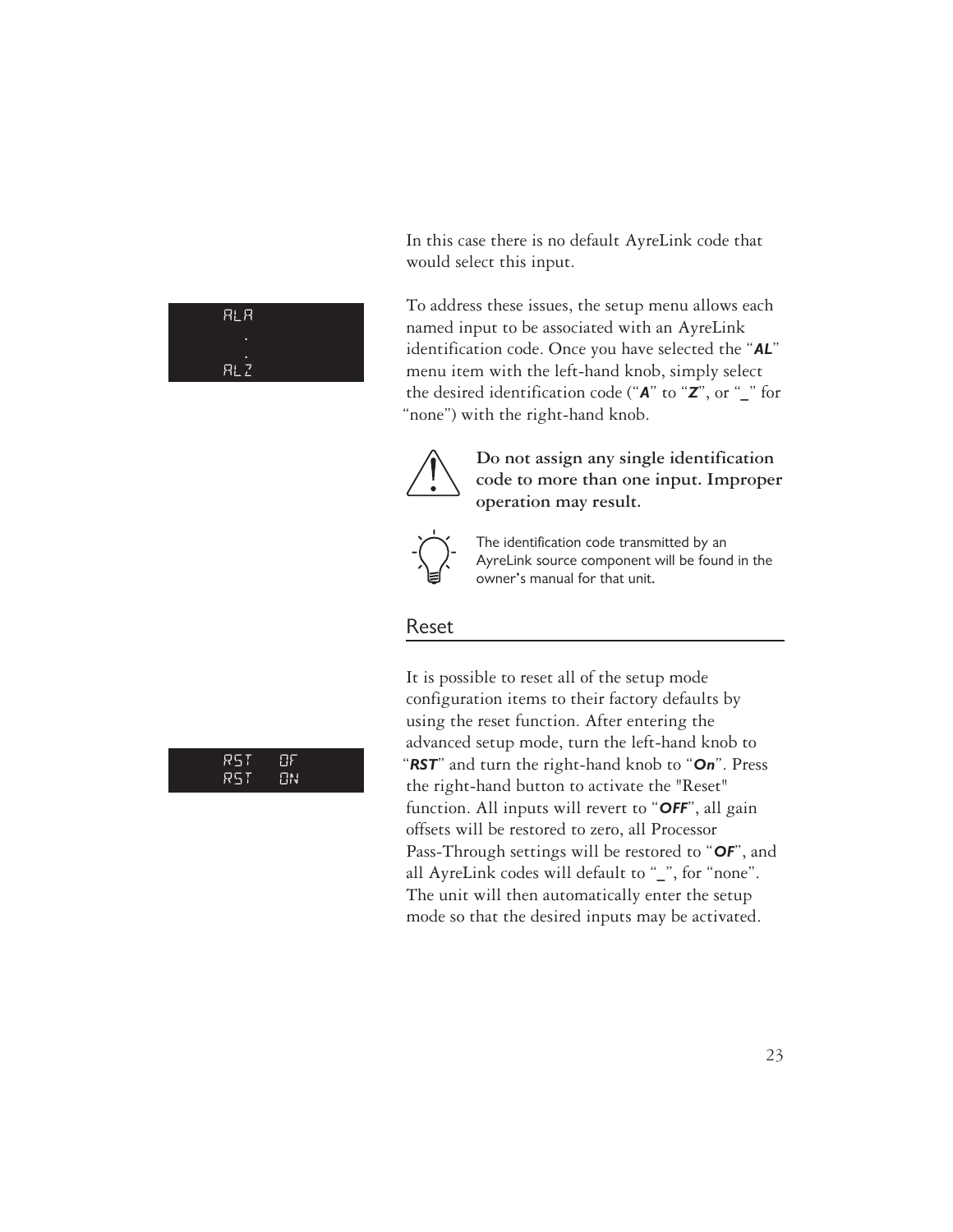#### Overall Gain

The volume control for the AX-5 amplifier comprises a 69 dB range. For most audio systems this will provide more than enough range, allowing for low-level late-night listening sessions as well as the ability to totally immerse yourself in your favorite music at high volumes.

However, it is possible that in some systems that the overall gain will need to be adjusted upwards or downwards to provide the desired range of listening levels. For example, if the sensitivity of your loudspeakers is unusually low, it may be necessary to increase the system gain. Conversely, if you have extremely sensitive loudspeakers or source components with a very high output level, you may wish to decrease the system gain. Either change is easily accomplished with the Ayre AX-5, as there is a single resistor per channel that sets the overall gain range. This gain resistor is mounted in a terminal block and can be changed without the need for soldering.



If you are also using a surround-sound processor in your system, changing the overall gain of the amplifier will require adjusting the gain of the remaining channels of your surround-sound processor to match.

#### Remote Control

As shipped from the factory, the supplied remote control handset is configured to also operate an Ayre C-5xe**MP** universal stereo disc player. It may also be

*If you need to change the overall gain of your system, please contact your Ayre dealer.*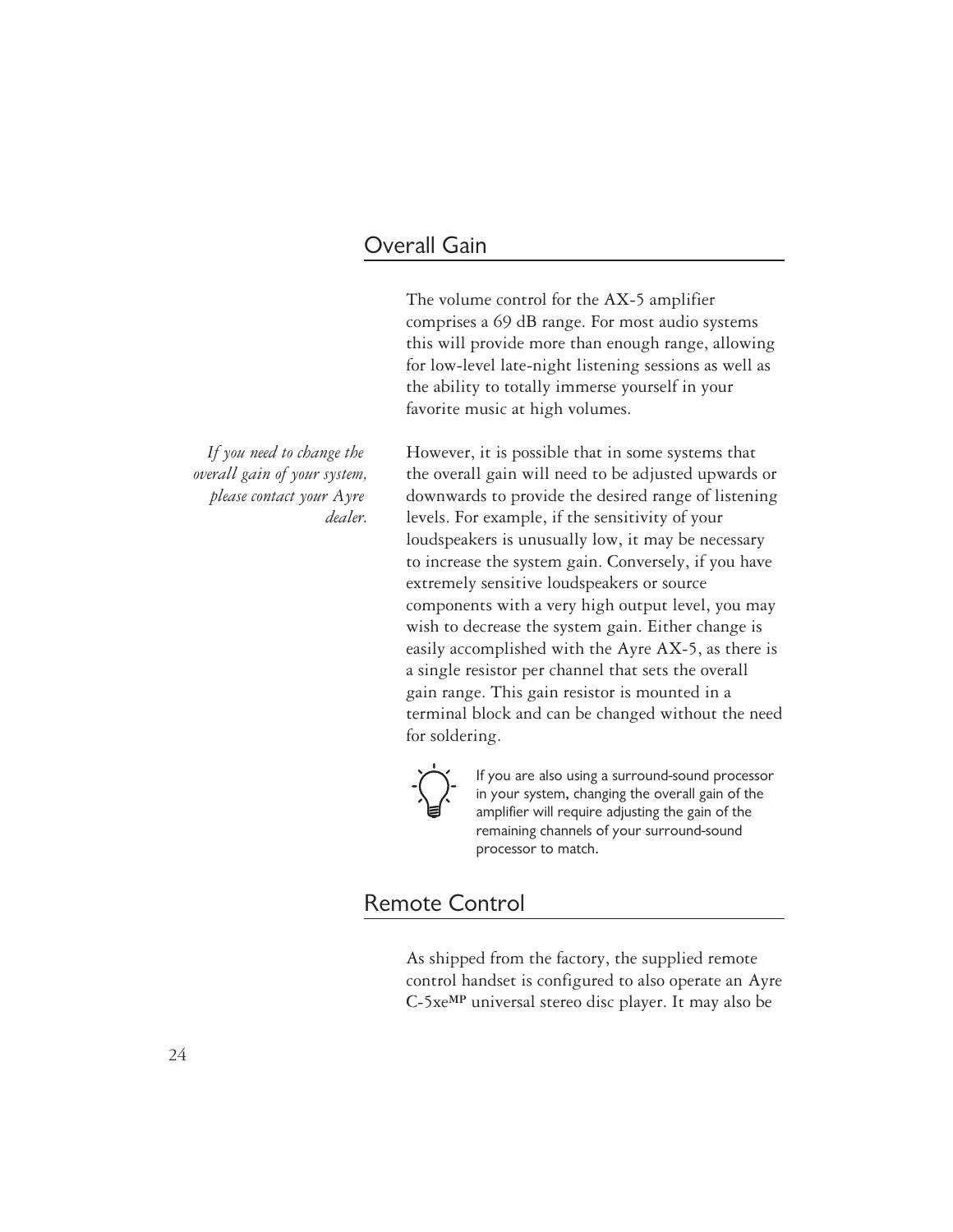easily configured to operate an Ayre CX-7e**MP** CD player (or other disc player that utilizes the RC-5 remote control protocol), or also an Ayre DX-5 Universal A/V Engine.



To change the remote control handset to operate the CX-7e**MP**, simply press the number button "7" five times in succession. (Please note that the "Audio" button used to select soundtracks on DVD discs will have no function in this configuration.) Press the number button "8" five times in succession to change the remote handset to operate the DX-5. To return the remote handset to operate the C-5xe**MP** again, press the number button "5" five times in succession.



To ascertain the current configuration of the remote control handset, press the number button "0" five times in succession. The backlight illumination will flash five times to indicate that it is configured to operate the  $C$ -5xe $MP$ , seven times to indicate that it is configured to operate the  $CX$ -7e $MP$ , or eight times to indicate that it is configured to operate the DX-5.

#### Trigger Control

A trigger control allows one component to control the low-power consumption or the "Standby" state of another component. If there are no AyreLink source components available to control the operation of the AX-5 amplifier, it may be convenient to use the trigger control from a source component.

The trigger signal from a source component will directly control the AX-5 amplifier. The AX-5 can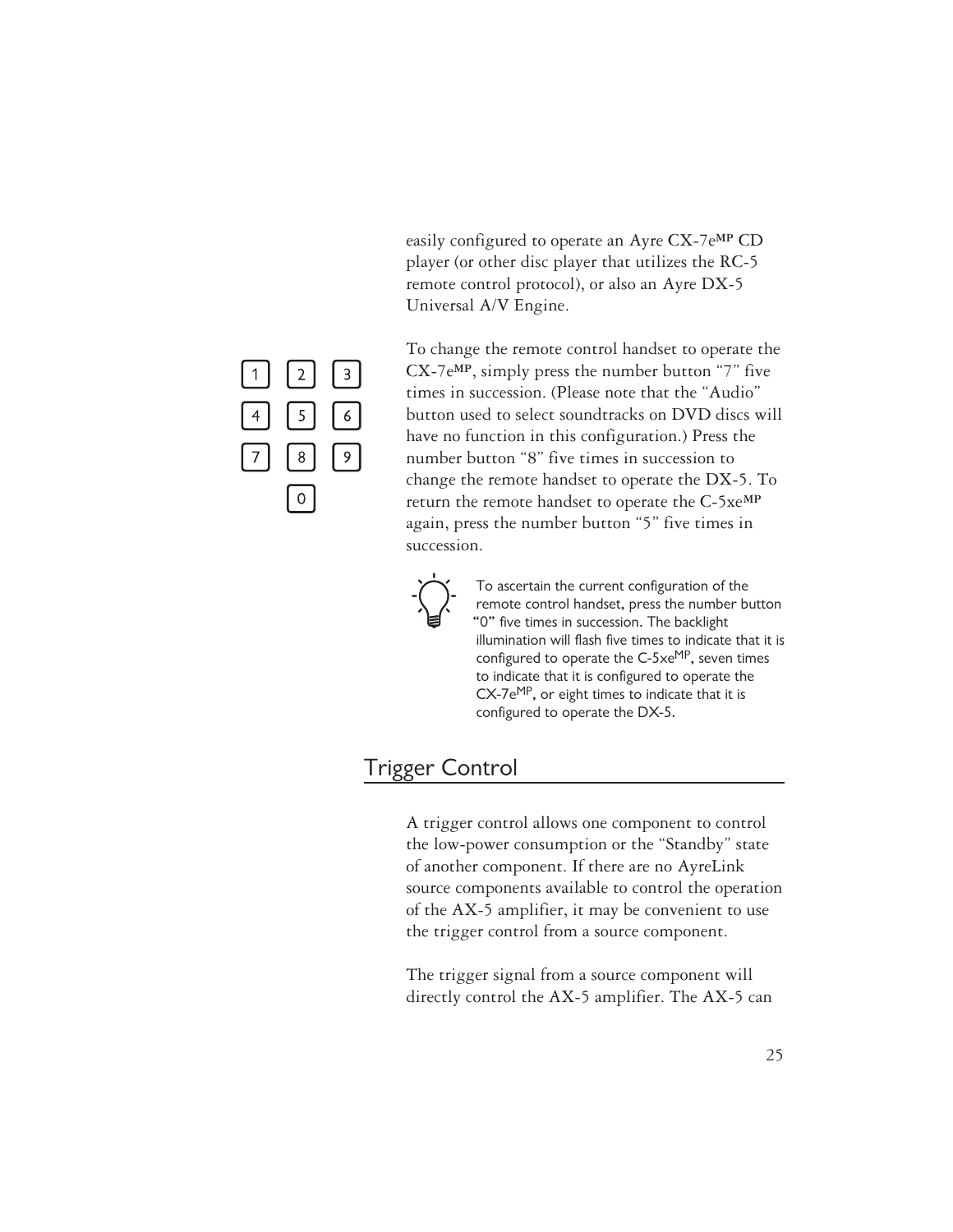then in turn control amplifiers linked by the AyreLink communications system. Connect the AyreLink ports of your components in a daisy-chain fashion as described in the chapter "Connections and Installation" with the AX-5 at one end of the chain. The unused AyreLink port on the amplifier is then used as a trigger input.

trigger output of the control component to the AyreLink port of the AX-5 amplifier. The easiest way to do this is to remove the modular (RJ-11) connector from one end of a two-line telephone line cord. (This is the type of cord that connects the telephone set to the wall. A two-line cord will have four gold contacts on each connector.) Then attach the connector appropriate for the component with the trigger output. Please refer to the owner's manual of that source component for details.



**The trigger voltage should be between +5 and +12 volts DC for proper operation. The current draw of the trigger input on the AyreLink port is less than 5 mA.**

There are two signaling methods that may be used; level and pulse. The AX-5 automatically senses which type of trigger signal is being sent and responds accordingly.



A positive-going pulse of greater than 250 msec is treated as a level-sensitive trigger. Shorter pulses are treated as a pulse-sensitive trigger. The minimum detectable pulse length is 200 µsec.

*Rear view of AX-5 amplifier.* An adapter cable must be fabricated to connect the

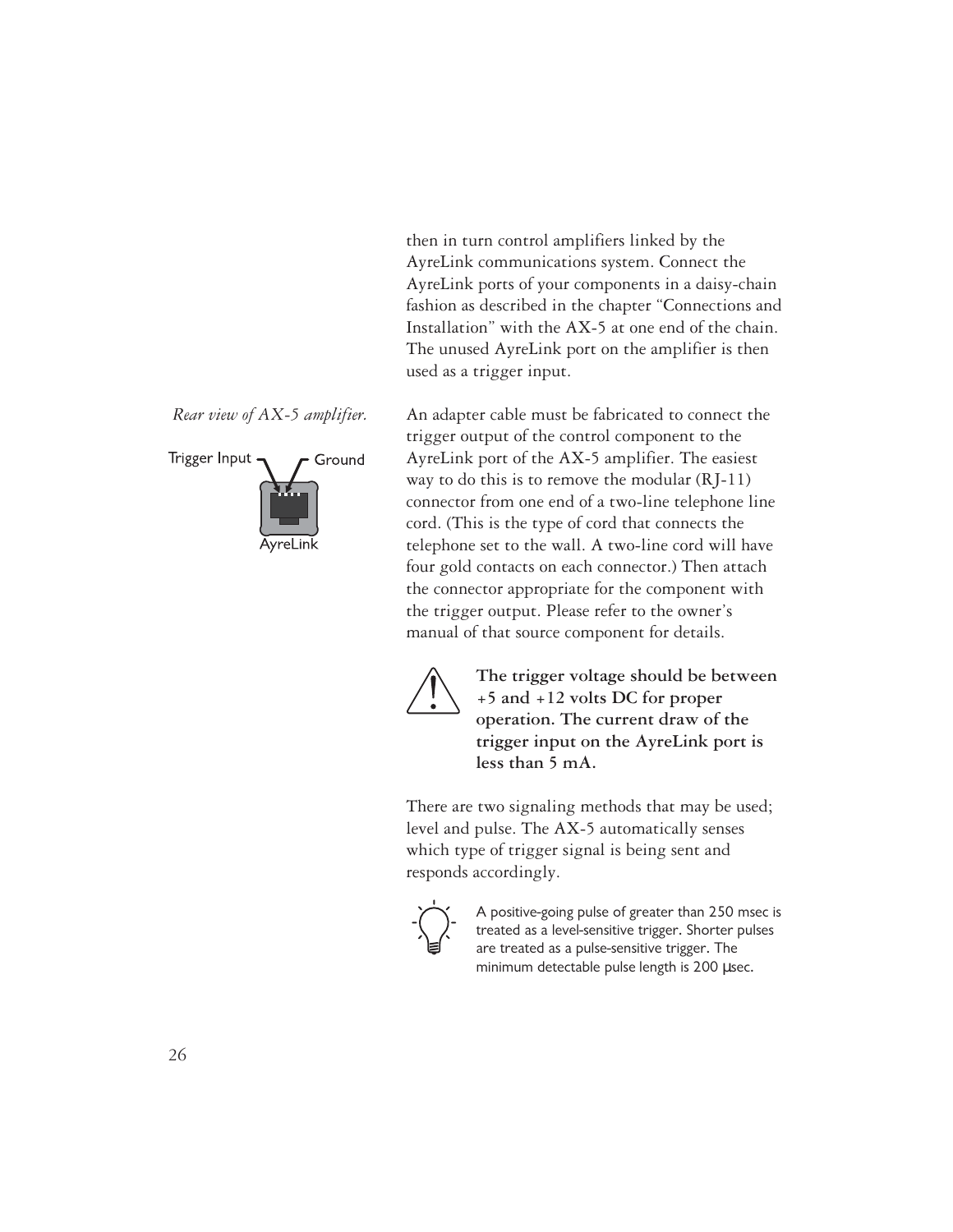During level-sensitive operation, applying a voltage to the trigger input will set the amplifier to the "Operate" mode. When the applied voltage drops to zero, the unit reverts to the low-power consumption mode.

In the pulse-sensitive mode, a positive-going pulse will toggle the amplifier between the low-power consumption and "Operate" states, duplicating the action of the right-hand front-panel button when it is held for three seconds.



The front-panel button remains operative when the trigger input is used. Therefore, using the front-panel button will put the amplifier out of "sync" with the trigger control device. When used with level-sensitive trigger operation, the next trigger action will automatically restore "sync". However when using pulse-sensitive trigger operation, "sync" can only be restored by pressing the front-panel button a second time.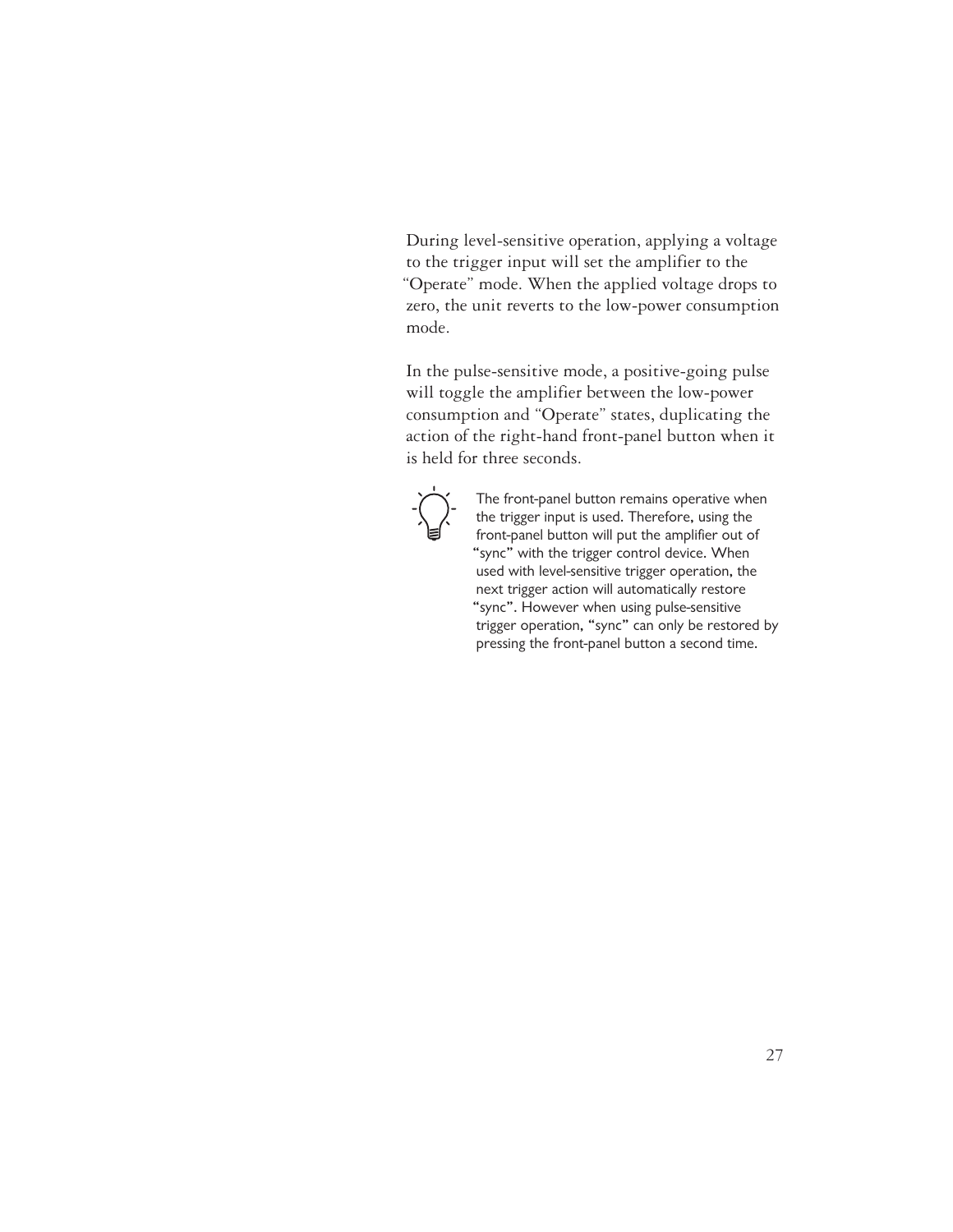### Numbers and

# Specifications

| Power Output              | 125 watts per channel continuous into 8 ohms<br>250 watts per channel continuous into 4 ohms  |
|---------------------------|-----------------------------------------------------------------------------------------------|
| Maximum Input Level       | 8 V rms – unbalanced inputs<br>16 V rms – balanced inputs                                     |
| Input Impedance           | 1 M $\Omega$ – unbalanced inputs<br>2 M $\Omega$ – balanced inputs (1 M $\Omega$ per phase)   |
| <b>XLR</b> Input Polarity | $Pin 1 = Ground$<br>$Pin 2 = Non-inverting (Positive)$<br>$Pin 3 = Inverting (Negative)$      |
| Gain                      | 32 dB (maximum, at volume level of "46")                                                      |
| <b>Frequency Response</b> | $DC - 250$ kHz                                                                                |
| Power Consumption         | 48 watts in low-current consumption mode<br>230 watts in operating mode, no signal            |
| Dimensions                | 17-1/4" W x 18-3/4" D x 4-3/4" H<br>$44 \text{ cm} \times 48 \text{ cm} \times 12 \text{ cm}$ |
| Weight                    | 46 pounds<br>$21 \text{ kg}$                                                                  |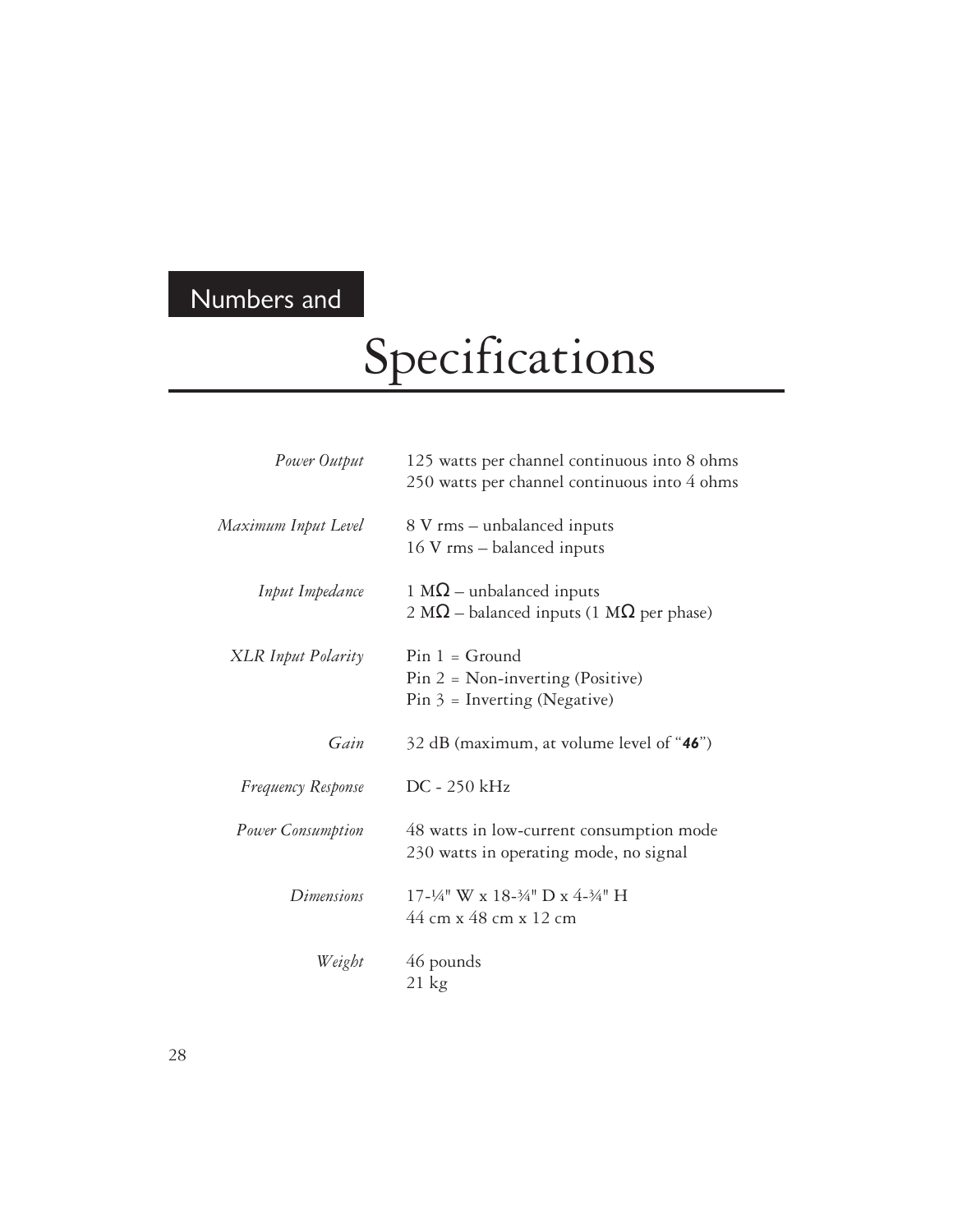#### In Case of

# Trouble

The Ayre AX-5 provides comprehensive protection for both your amplifier and loudspeakers, including faults that may occur in your source components.

#### **Overheating**

If the unit is operated at high playback levels with insufficient ventilation, the internal temperature may become too high, triggering the thermal protection circuitry. In this case the amplifier will mute, the bias current to the output stage will be removed, the warning LED in the display will glow red, and the front-panel mute/low-power consumption button will be inoperative.



The input selector characters will change to read "*HOT*" as long as the internal temperature remains too high.

*If overheating occurs, be sure to correct the cause before continuing to use the amplifier.* Once the unit has cooled, the red warning LED will turn off, the green LED will light to return to the low-power consumption mode, but the "*HOT*" message will remain so that the error is known. To restore the unit to the normal operation mode, simply press the right-hand front-panel button.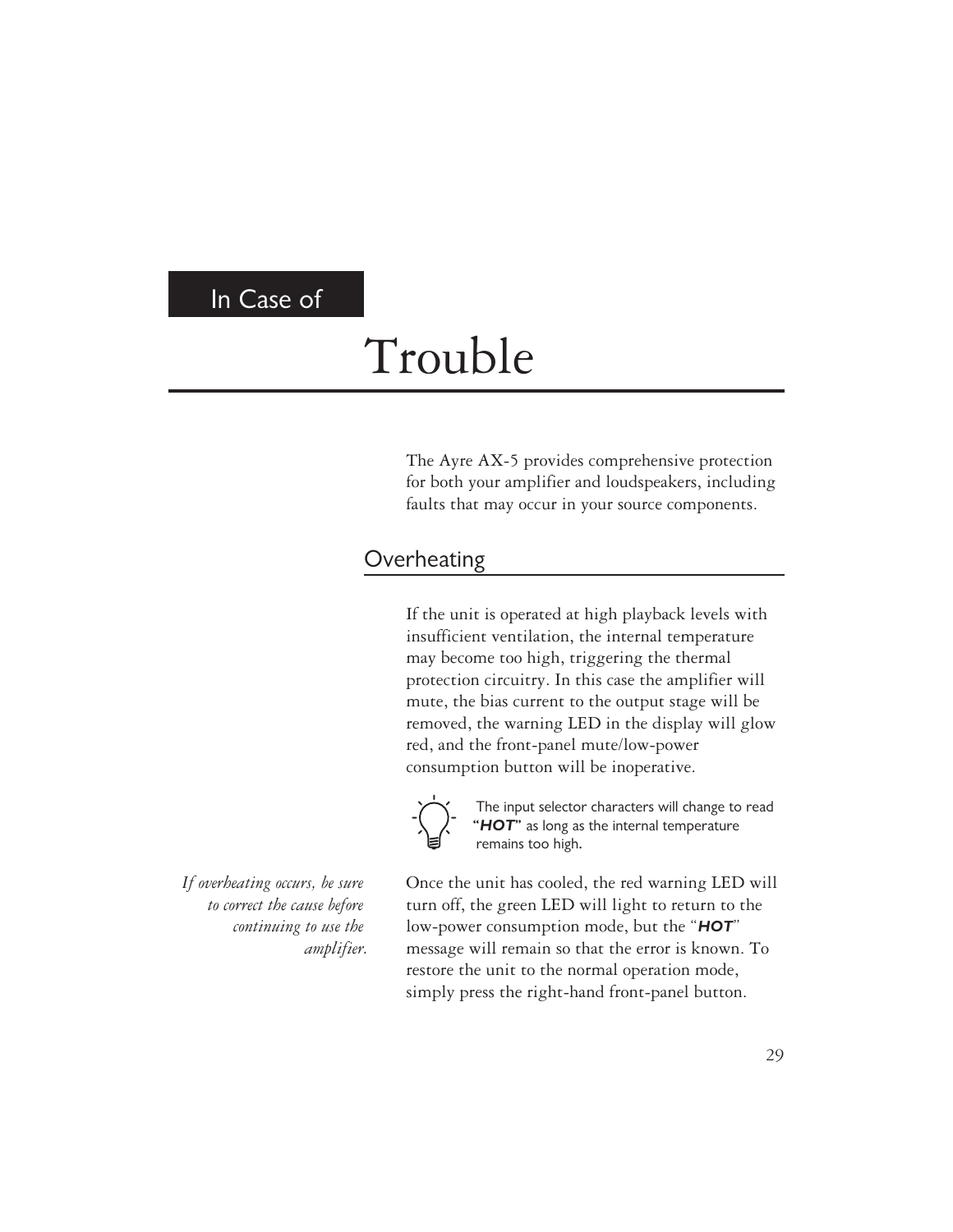#### Rail Fuses

Four internal power supply fuses protect both the loudspeakers from excessive current and the amplifier from short-circuits. If any of these fuses blows, the amplifier will not operate and the warning LED in the display will glow red.



The input selector characters will change to read "*FUS*" when one of the internal fuses blows.

The amplifier must be completely disconnected from the AC power to replace the fuses.



**Do not remove the amplifier cover. Hazardous voltages may exist inside the unit. Please refer fuse replacement to a qualified service technician.**

#### AC Line Voltage

If the AC line voltage drops below 85% of normal (brown-out), the warning LED in the display will glow red and the unit will not operate.



The input selector characters will change to "*AC*" when the AC line voltage is too low.

When the AC line voltage returns to normal, the red warning LED will go out, the unit will revert to the green low-operating current mode, but the "*HOT*" message will remain so that cause of the error is known. Press the right-hand front-panel button to return the unit to the operate mode.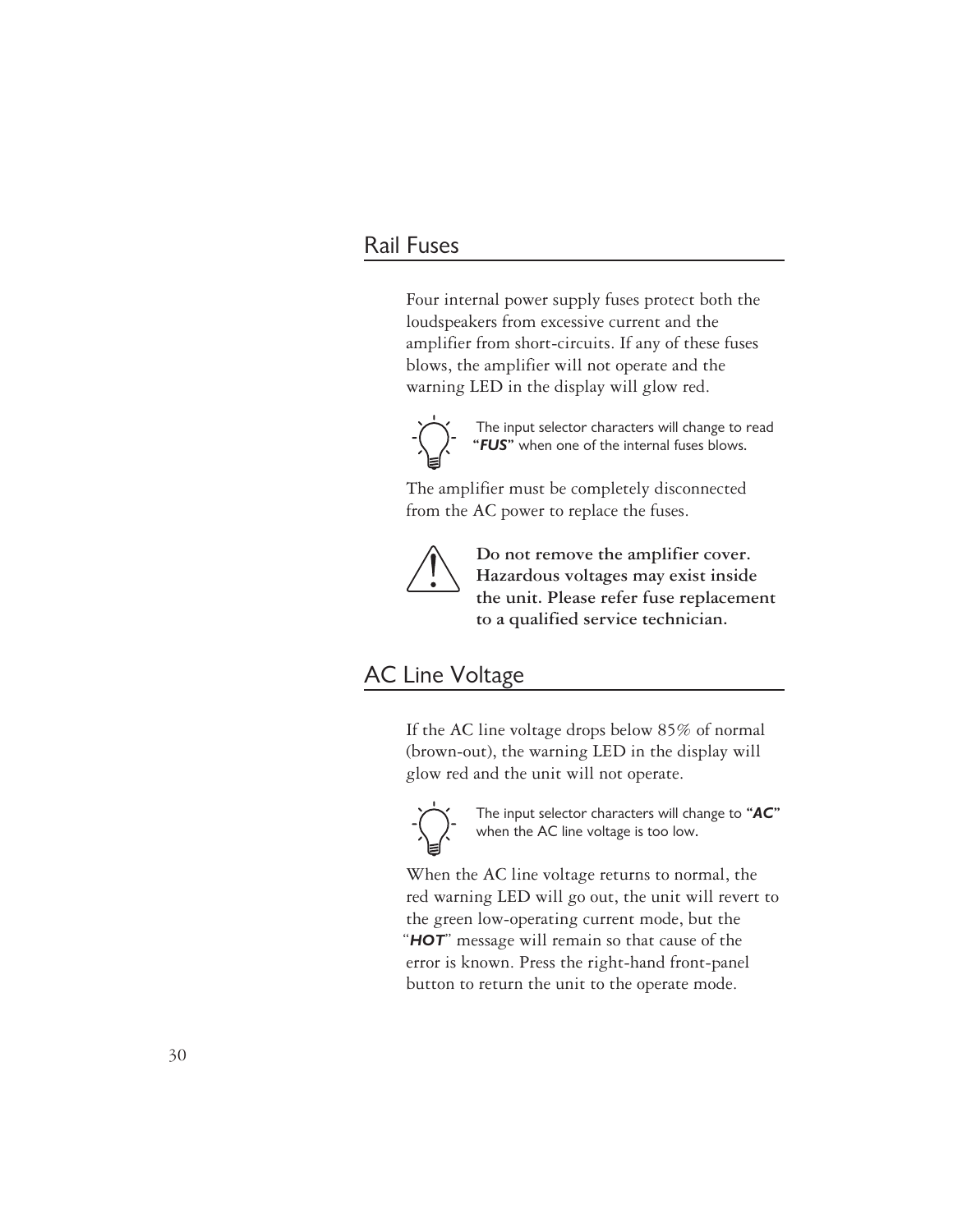#### DC Offset

The Ayre AX-5 incorporates a circuit to detect the presence of DC at the output terminals which could be harmful to the loudspeaker. In this situation, the warning LED in the display will glow red, the input will be muted, the bias will be removed from the output stage, and the amplifier will not operate.



The input selector characters will change to read "*DC*" when excessive DC offset is present.

If the DC offset was coming from a faulty source component, when the amplifier input mutes the red warning LED will go out, the green LED will light as the unit reverts to the low-operating current mode, but the "*DC*" message will remain so that cause of the error is known.

Disconnect the source component that caused the error from your system. Then press the right-hand front-panel button to return the unit to the normal operate mode and select a different source component. If the system operates properly in this case, take the faulty source component to an authorized dealer or service center.



**If there are any unusual noises coming from the loudspeaker, turn the rear-panel AC power switch to "Off/0"** *immediately***. Please return the unit to your authorized dealer or service center.**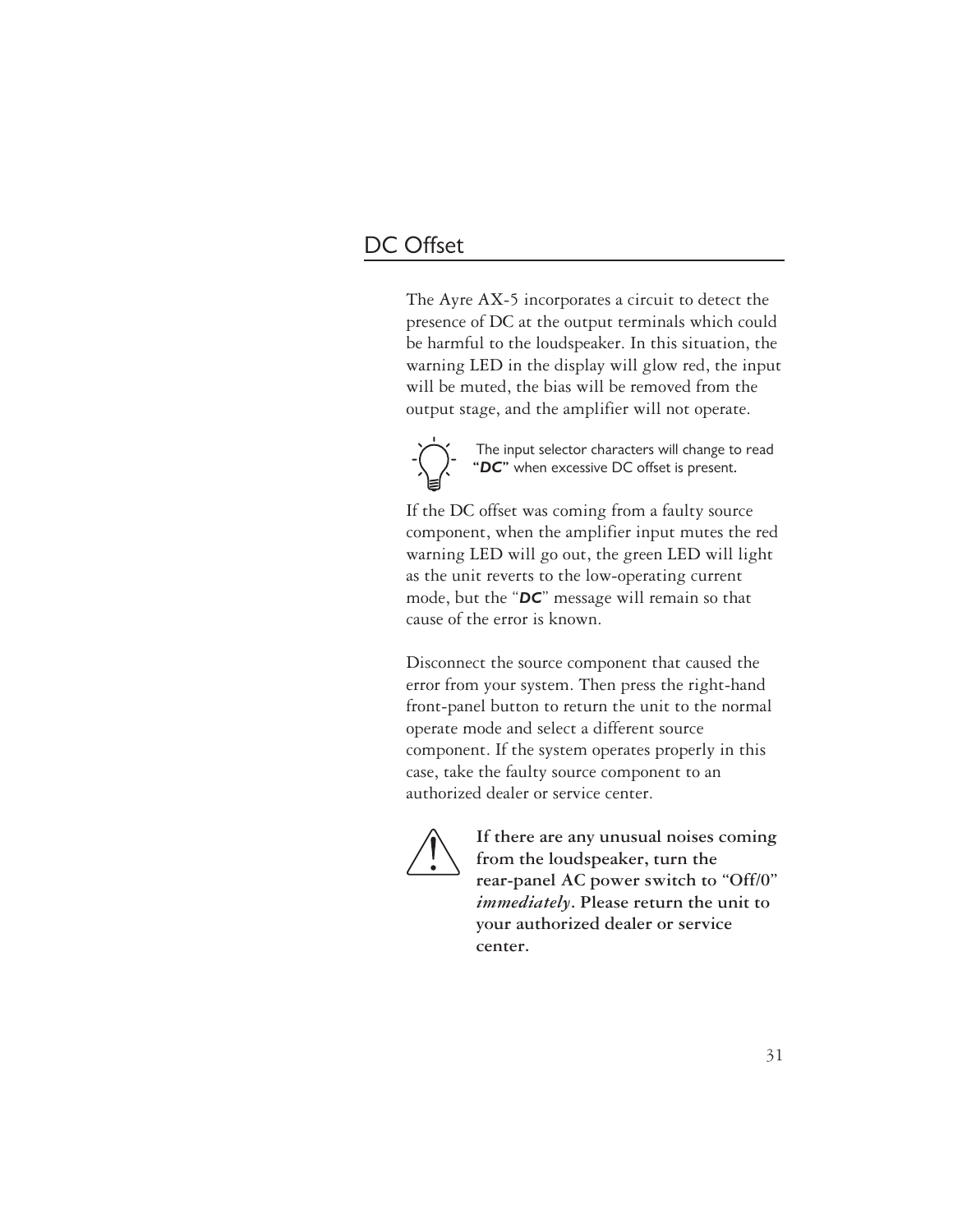#### Statement of

### Warranty

#### North American Warranty

Your Ayre AX-5 integrated amplifier is warranted against defects in materials and workmanship for a period of ninety days from the date of original purchase. This ninety-day coverage is automatic upon acceptance of delivery and no registration is required.

Additionally you have the option, at no cost, to extend the warranty for a period of five years from the date of purchase by returning the completed Warranty Registration Card and a photocopy of your original purchase receipt in the enclosed postage-paid envelope to Ayre within thirty days of product delivery. This optional warranty is only available within the thirty-day registration period.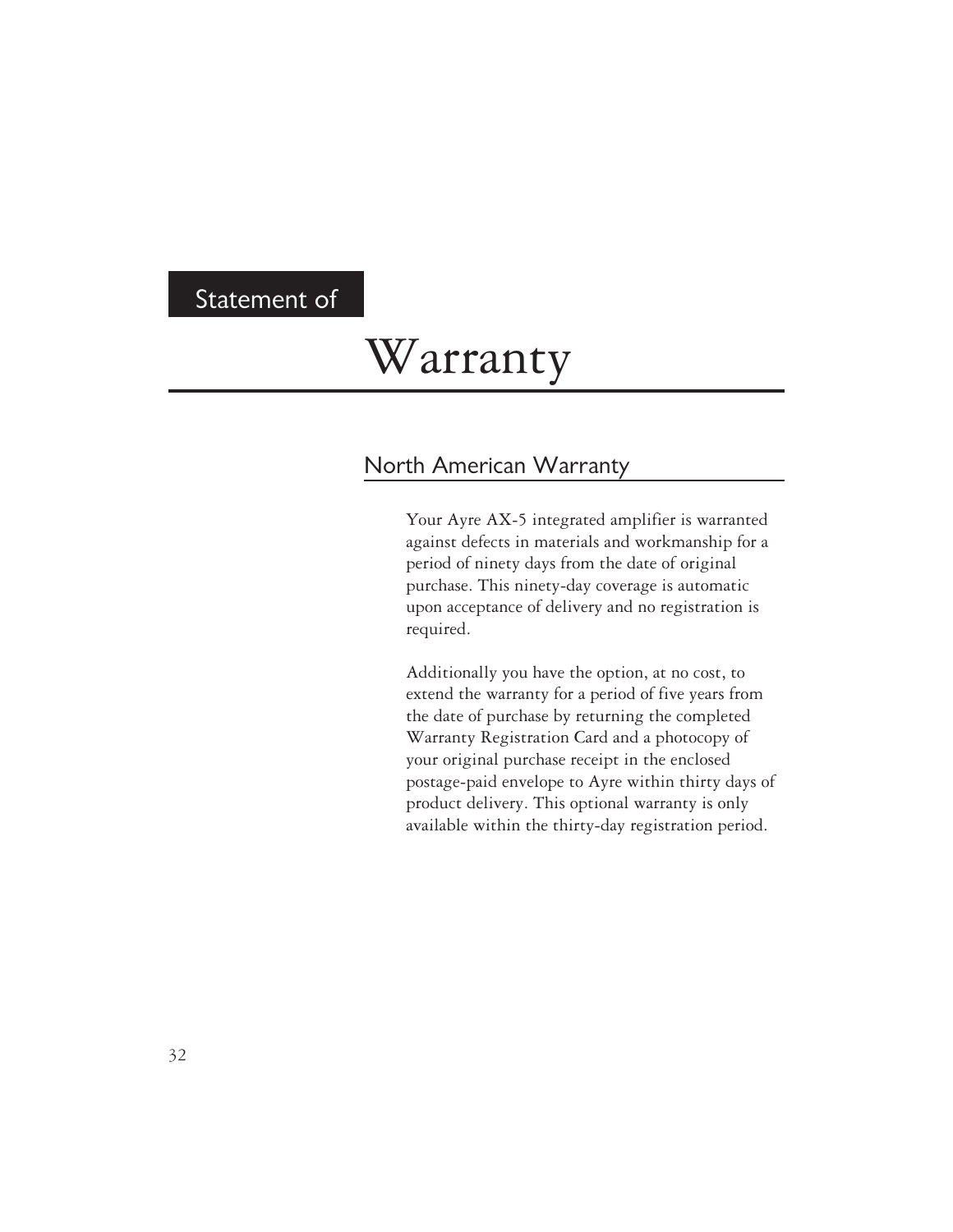#### North American Warranty Statement

1. If any defects are found in the materials or workmanship of this Ayre product within the warranty period, the unit will be repaired or replaced by Ayre Acoustics, Inc. (Ayre) or its authorized agent.

2. Purchaser must return the product, packed in the original shipping carton, freight prepaid to:

> Ayre Acoustics, Inc. 2300-B Central Avenue Boulder, Colorado 80301

or to Ayre's authorized agent. The product must be accompanied by a written description of the defect and a photocopy of your original purchase receipt. Ayre will not be responsible for any shipping damage and strongly recommends the purchase of shipping insurance.

3. Ayre reserves the right to inspect any product that is the subject of any warranty claim prior to repairing or replacing it. Final determination of warranty coverage lies solely with Ayre.

Out-of-warranty claims will be billed for labor, materials, return freight, and insurance as required. Any product for which a warranty claim is accepted will be returned to the purchaser and the cost of shipping and insurance will be factory prepaid within the boundaries of the USA. Units to be shipped outside of the USA will be shipped freight collect only.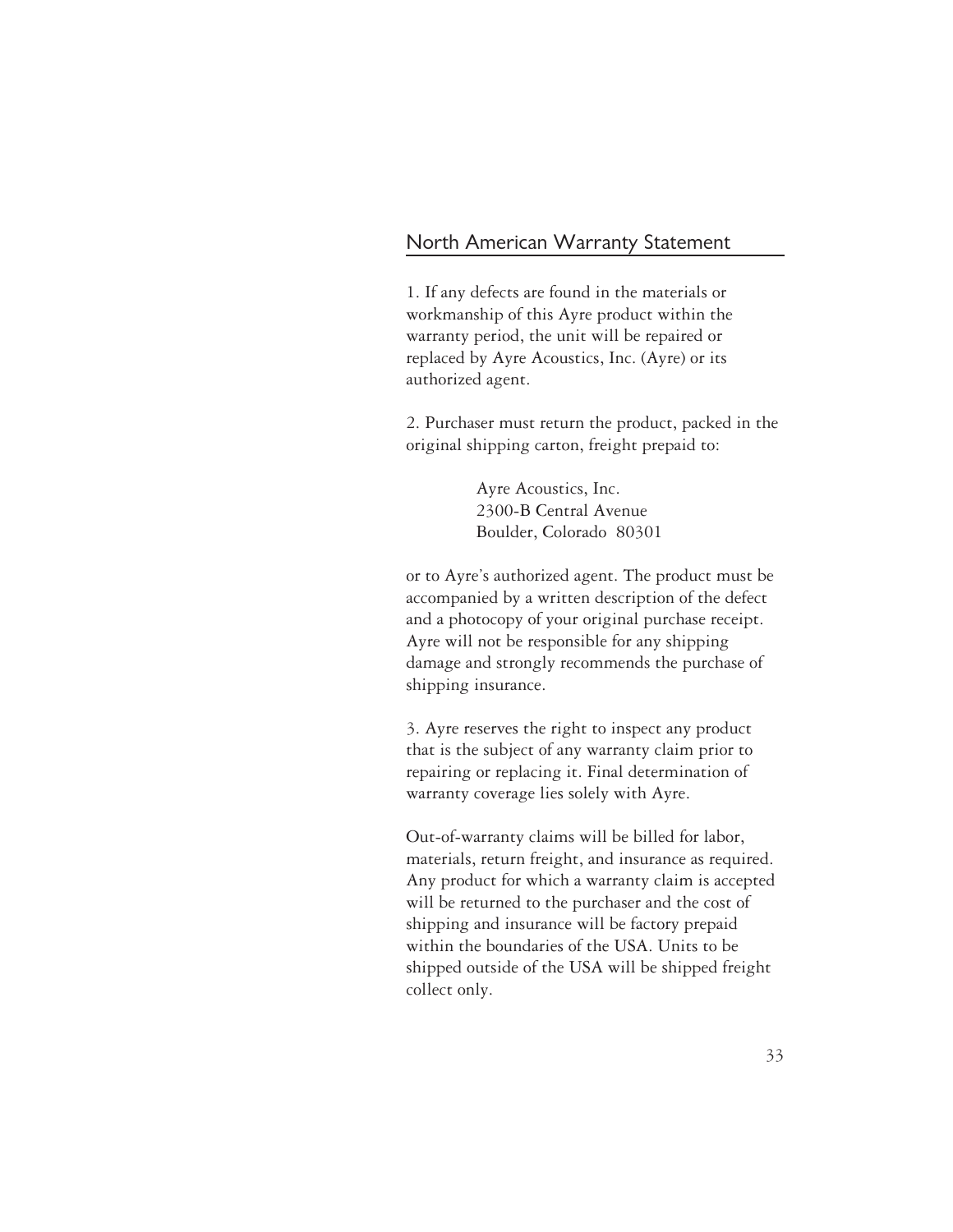4. Ayre strives to manufacture the finest possible equipment, and therefore reserves the right to make improvements on its products, without necessarily assuming any obligation to retrofit such changes upon its previously manufactured models.

5. The above warranty is the sole warranty given by Ayre, and is in lieu of all other warranties. All implied warranties, including warranties of merchantability or fitness for any particular purpose shall be strictly limited to the duration of the above warranty. Ayre shall have no further obligation of any kind, whether express or implied. Further, Ayre shall in no event be obligated for any incidental or consequential damages as a result of any defect or any warranty claim, whether express or implied.

6. Ayre does not authorize any third party, including any dealer or sales representative, to assume any liability of Ayre or make any warranty for Ayre. The unit must not have been altered or improperly serviced. The serial number on the unit must not have been altered or removed.

7. The remaining period of this warranty is only transferable to subsequent purchasers if the product is resold by an authorized Ayre dealer.

#### International Warranty

Warranty terms outside of North America may vary. Please contact the authorized Ayre distributor in your country of purchase for the terms of warranty and also the service itself.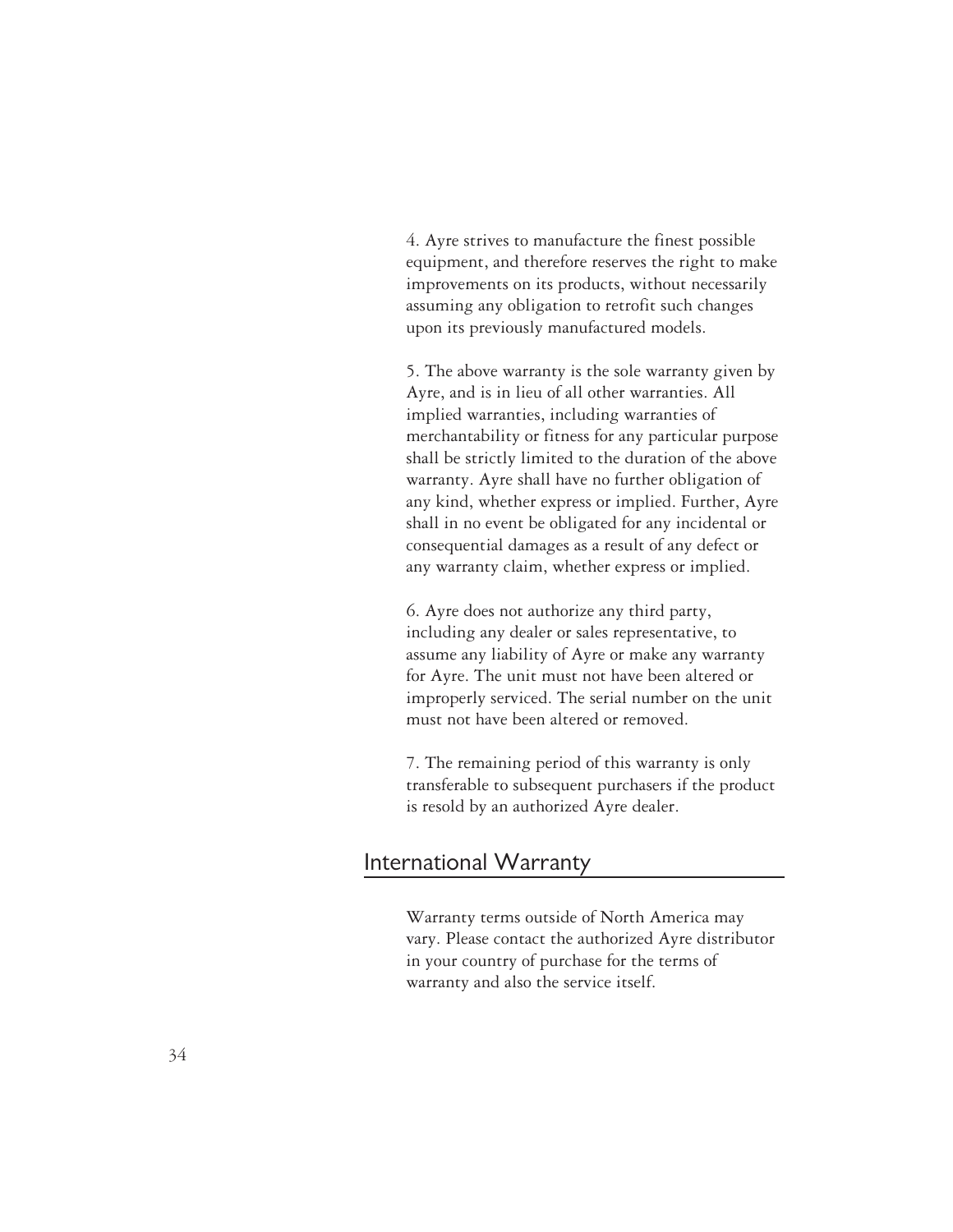### A Place for

# Notes

| Serial Number: |  |
|----------------|--|
| Purchase Date: |  |
| Dealer:        |  |
| Salesperson:   |  |